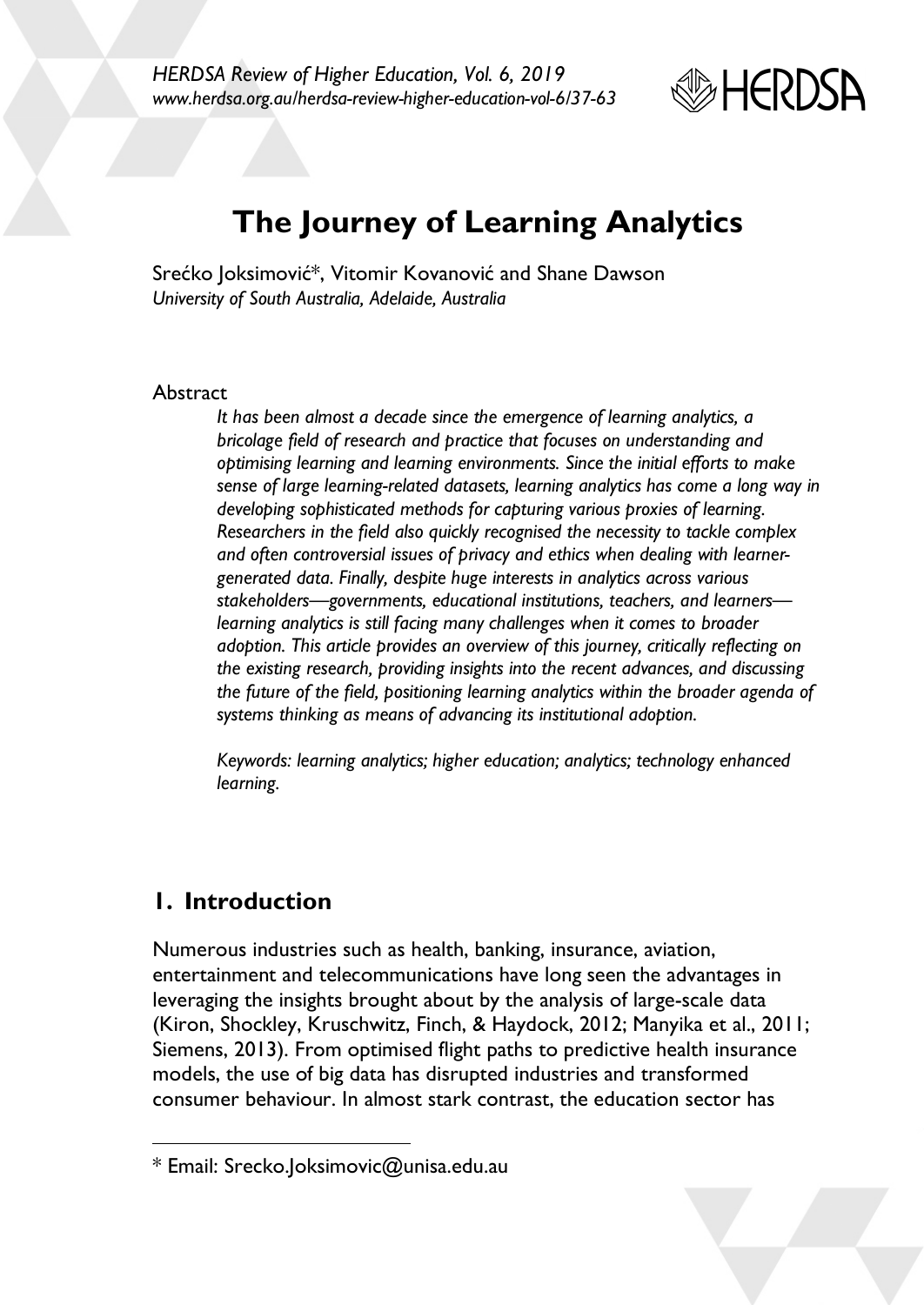been slow, or at best cautious, in terms of utilising the vast array of data generated and collected during student learning. The lack of data utilisation is surprising, given that educational technologies such as the learning management systems (LMS) are well established and mostly considered as a core resource for contemporary teaching practice. However, it is only relatively recently that education organisations have begun to dip into the very deep waters of data analytics and machine learning to provide insights into teaching quality and student learning experiences.

In early 2011, a small group of educational researchers hosted *The First International Learning Analytics (LAK'11) Conference* in Banff, Canada. A goal of this first gathering was to define and scope the emergent research focusing on understanding student learning through the use of machine learning, data mining and data visualisation methods. Outcomes from this initial conference included the formation of the Society for Learning Analytics Research (SoLAR)1 and the defining of learning analytics as the *"measurement, collection, analysis and reporting of data about learners and their contexts, for purposes of understanding and optimizing learning and the environments in which it occurs"* (Siemens, Long, Gašević, & Conole, 2011, para. 4). From this small gathering, the field has witnessed a dramatic uptake in interest through research funding, publications and commercialisation of associated technologies. The interest in learning analytics stems from the field's connection to the use of technologies in education alongside its perceived benefits in addressing the challenges often associated with contemporary teaching practice. For example, learning analytics can assist in providing personalised and timely assessment and feedback at scale to large-sized classes.

Modern education institutions are required to balance their role as a public good alongside the need to remain financially viable–if not profitable. Early work in learning analytics was seen to provide solutions to balance this agenda. Increased student diversity and demand in a context of reduced government funding called for more cost-effective models of education while maintaining high levels of teaching quality. In simplistic terms these drivers resulted in increased class sizes and wide-spread adoption of learning technologies to promote more flexible access to education. Learning analytics uses the available student learning data in such naturalistic settings to establish early indicators of student attrition and academic performance. Clearly, the capacity to provide early interventions to retain students had a direct financial incentive for institutions that also provided a public good. In this instance, the potential for improved student learning experiences through timely feedback and support. Yet, while learning analytics is framed as a new field of research, the concept of analysing data about learners and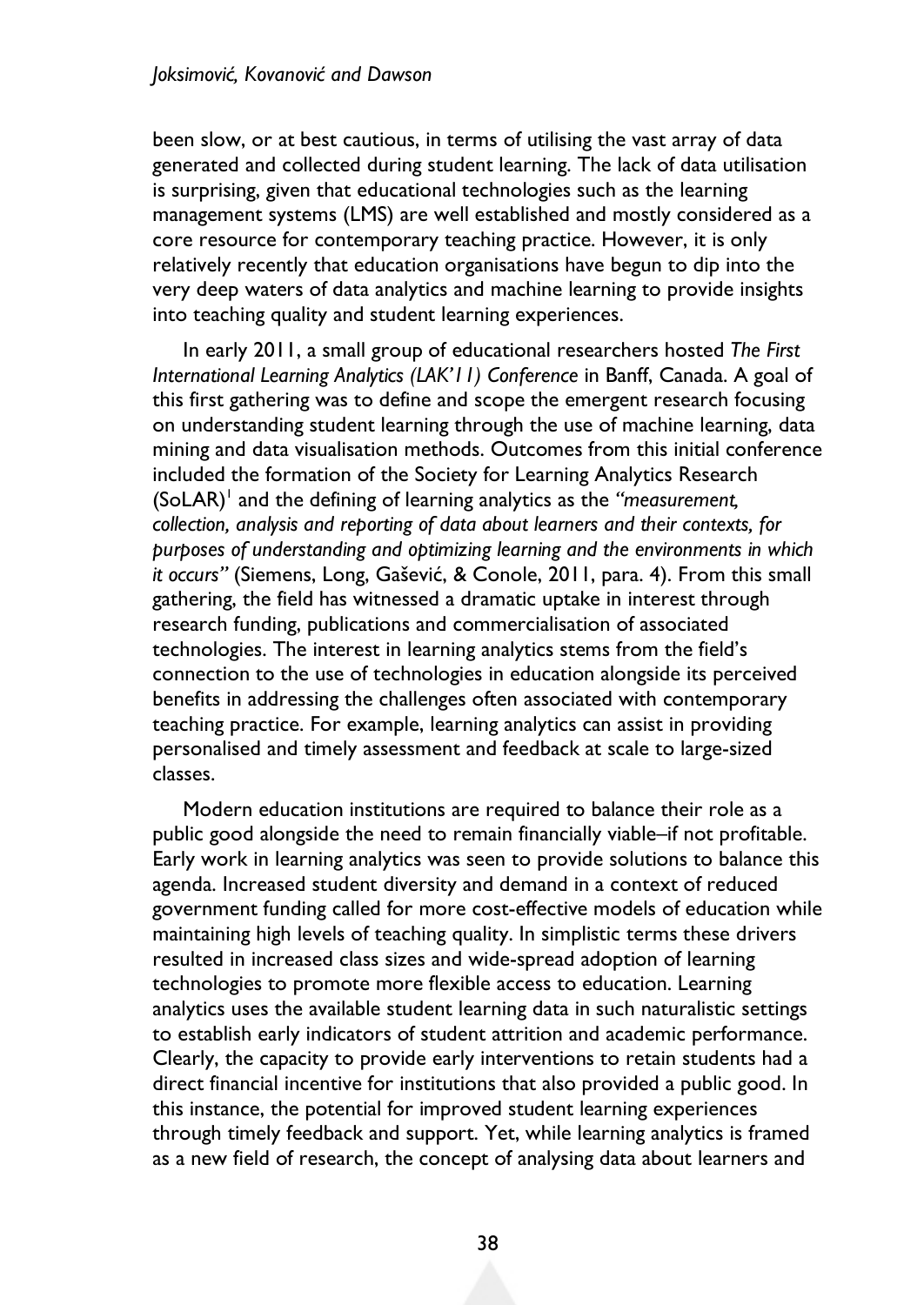their contexts is not new to education (see Figure 1). The utilisation of various forms of learning technologies and learning data were known to educational research long before the emergence of learning analytics. Much of the data mining techniques and methods now commonly used in learning analytics research, such as social network or discourse analysis, have a long history outside of education (Baker & Yacef, 2009; Dawson, Gašević, Siemens, & Joksimovic, 2014). However, the establishment of learning analytics as a discrete field has served to act as a catalyst for coalescing multiple research domains, methods and theories of learning to provide new opportunities of investigation for understanding the learning process.

This review provides a historical overview of the development of learning analytics from the genesis of contributing fields of work, through to early forays into predictive models of student performance, to the more recent generation of fine-grained insights into learning processes. In so doing, the review frames learning analytics as a field that is firmly rooted in both social and technical research ideologies. This duality brings a high degree of complexity as well as potential to transform education practice– particularly when considering the range of applications of learning analytics research. The following section outlines the past research and future directions in learning analytics, noting the transitions from a field focused on student retention to more sophisticated analysis of learning processes. The review outlines the shift from individualised analyses towards more group and social-based practices. Accordingly, the data sources employed in learning analytics research have evolved from single sources of student learning data (e.g. LMS) to multimodal, integrating multiple data sources. Future areas of investigation are discussed including the challenges and opportunities for research and practice.

### **2. Learning analytics as a field of research**

Learning analytics is considered a bricolage field. That is, a field of research that spans multiple, yet well-established disciplines (Gašević, Kovanović, & Joksimović, 2017). Learning analytics draws on theories and methods from machine learning and data science, education, cognitive psychology, statistics, computer science, neuroscience, and social and learning sciences to name but a few (Baker & Inventado, 2014; Doug Clow, 2013; Siemens, 2013). Although learning analytics is frequently touted as an emerging field of research and practice, it does build on a rich history of related disciplines (see Figure 1) that establish the basis for learning analytics inquiries (Dawson, Joksimović, Poquet, & Siemens, 2019; Reimann, 2016).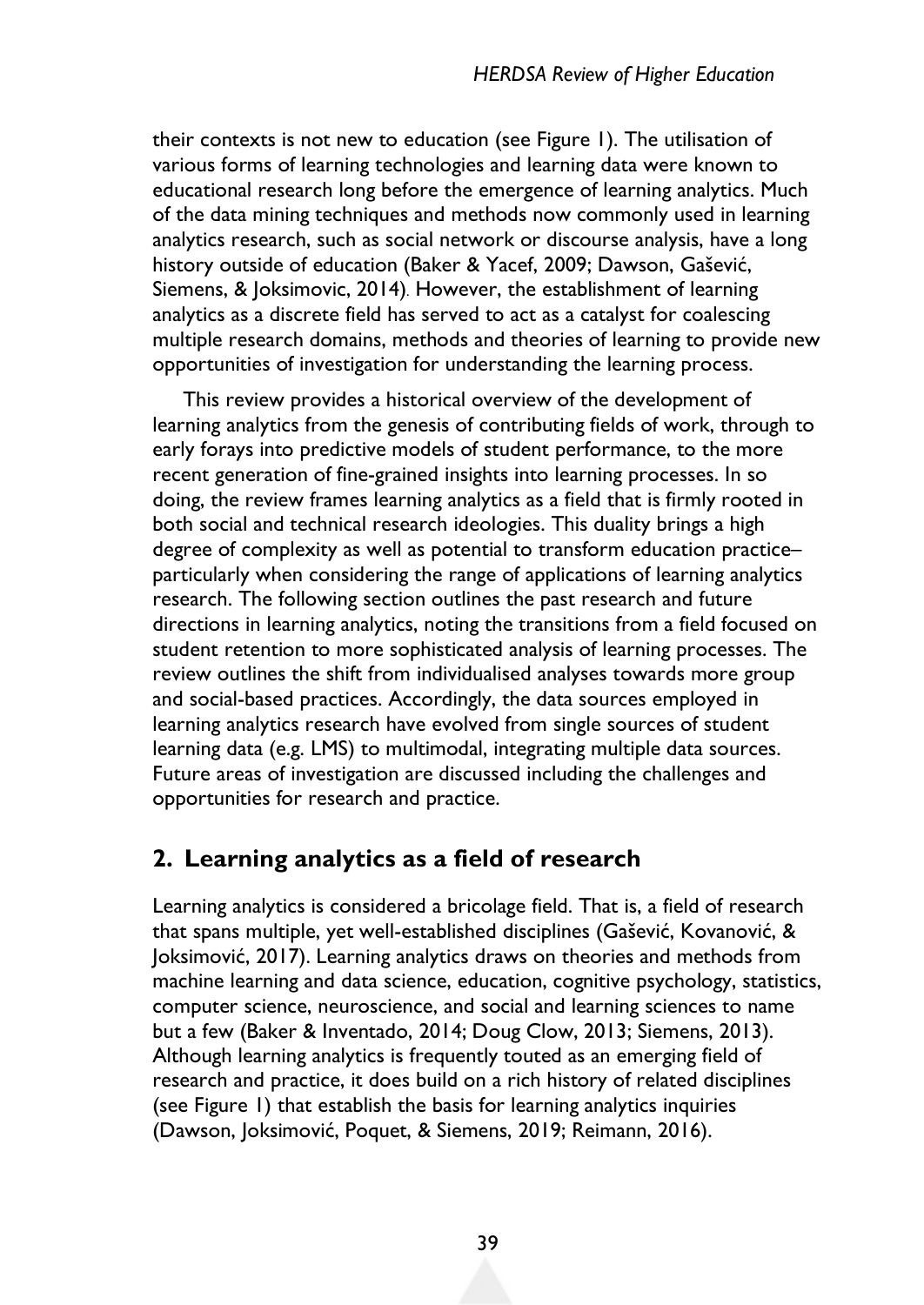However, learning analytics does differ from more traditional education analyses in a number of ways. Firstly, due to its strong quantitative focus, the size of data sets tends to be significantly larger allowing for a greater level of confidence in the generalizability of the findings (Reimann, 2016). Secondly, as data is mostly collected from technical systems, there is a very fine level of granularity of available variables that cannot be captured through observational studies, interviews or self-reports (Reimann, 2016). Lastly, the data tends to be longitudinal. That is, the manner of data collected and the processes used for collecting provide for a strong temporal dimensionality to be included in the research studies (Reimann, 2016).

Most importantly, learning analytics is considered applied research. As such, the research intentions necessitate interdisciplinary combinations linked to both understanding and optimising the learning process. From a practical and administrative perspective, the optimisation of learning (that is, providing means for ensuring the effectiveness and efficacy of the process of learning) in part reflects the challenges education institutions now face in demonstrating quality and accountability amidst growing economic pressures (Colvin et al., 2016; Ferguson, 2012).

# **3. The genealogy of learning analytics**

The concept of learning analytics can be traced back to the work of Pressey (1927) who developed the first automated teaching machine in the 1920s. The work of Pressey (1927) can be argued as the start of intelligent tutoring systems (ITS), one of the key areas upon from which learning analytics draws. Similarly, another critical influence has been cognitive science, which originated in the work of Miller (1956) and new advances in computer science and artificial intelligence. In 1956, the first adaptive teaching system known as the Self-Adaptive Keyboard Instructor (SAKI), was developed for teaching keyboard skills (Pask, McKinnon-Wood, & Pask, 1961). SAKI optimised learning rates by aligning the difficulty of the tasks with a learner's performance. Although by today's measures these efforts were very basic, they did serve to demonstrate how student learning can be supported through the use of technologies at scale.

An important finding that profoundly shaped the development of modern educational technology and, subsequently learning analytics, is the growing realisation of the benefits of personalised instruction. The seminal "twosigma" study by Bloom (1984) showed that students in personalised learning condition perform one standard deviation better than students in masteryteaching condition (the first sigma), which in turn perform one standard deviation better than students in traditional classroom-based learning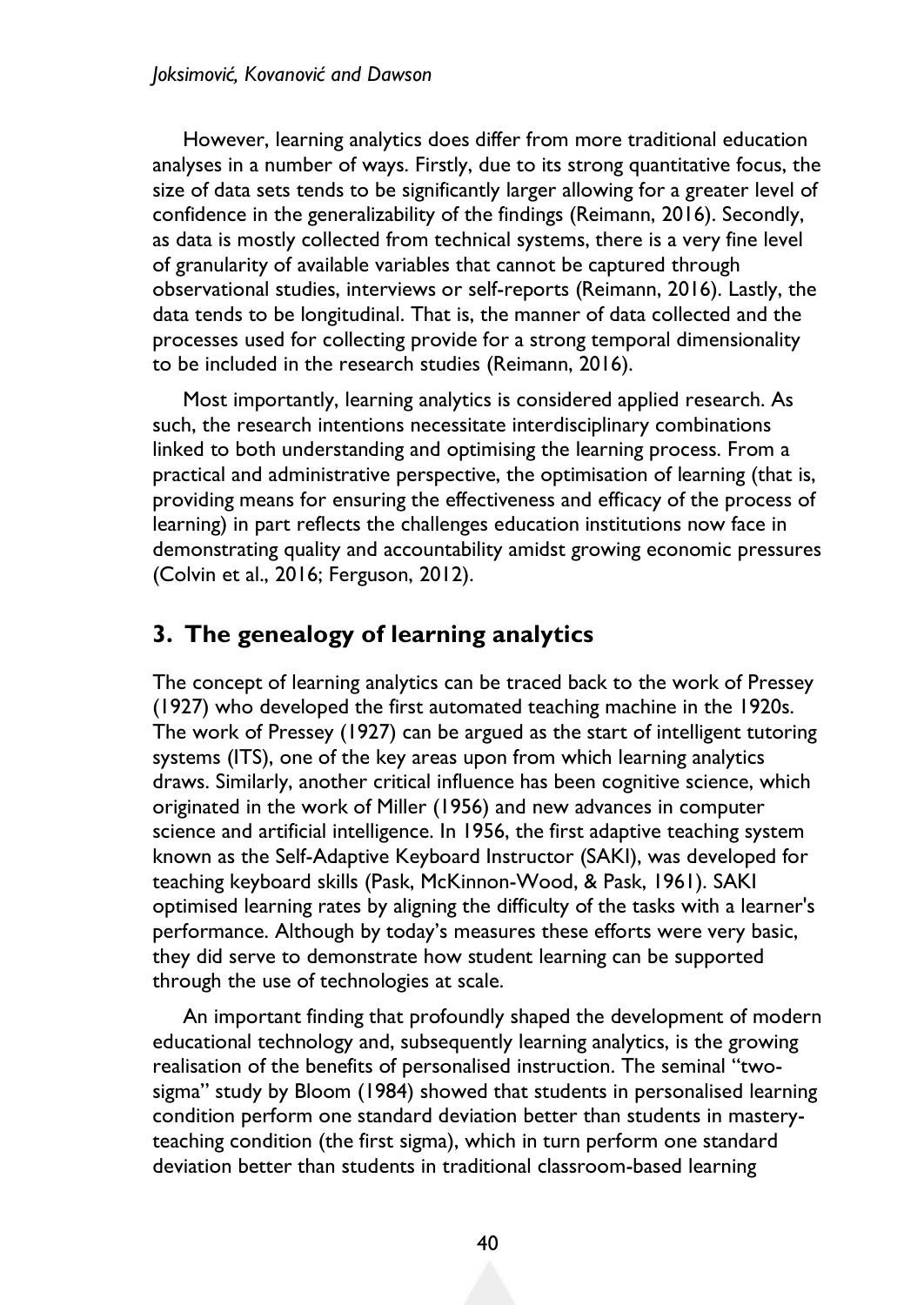condition (the second sigma)<sup>2</sup>. These, and similar findings, coupled with massive technological advances of the day, resulted in the significant progress within the ITS field and the field of computer-assisted instruction (CAI). Although such systems were seen to be highly advanced and innovative for their time, their specialised nature–and hence high development and production costs–presented a challenge in extending these sytems into broader adoption.

The growth of online and distance education further contributed to the development of learning analytics (Joksimović, Kovanović, Skrypnyk, et al., 2015). Starting with the use of the postal services in the late  $19<sup>th</sup>$  Century, distance education has always been reliant on technology to reduce the barriers to effective learning and teaching (Kovanović et al., 2015). Distance education has experimented with various technologies including radio, television, video, CD, DVD, and now more commonly, the Internet (Anderson & Dron, 2010). The aim of using these technologies has been to reduce the time between students accessing content, or interacting with their teacher and other students (Joksimović, Gašević, Loughin, Kovanović, & Hatala, 2015; Moore, 1989). Moore (1993) calls the lag in accessing learning resources "transactional distance".

A key milestone in distance education history was the development of two-way communication technologies in the 1980s. Such technologies enabled the shift towards social-constructivist learning, placing a greater focus on facilitating quality interactions between students and instructors rather than the simple transmission of information. The development of World-Wide Web in the 1990s gave birth to Web-based distance learning systems which in turn evolved into modern-day online learning (Harasim, 2000; Joksimović, Kovanović, Skrypnyk, et al., 2015). The expansion of Internet and Web-based technologies ultimately resulted in the development of Massive Open Online Courses (MOOCs), a particular form of online learning in which thousands, and even hundreds of thousands, of students engage in distributed, online learning.

The expansion of Internet during the 1990s and 2000s led to web-based distance learning technologies known as Learning Management Systems (LMS), becoming increasingly used to support traditional, brick-and-mortar classroom-based learning (Harasim, 2000; Joksimović, Kovanović, Skrypnyk, et al., 2015). The broader adoption of such technologies beyond distance education provided new forms of student engagement, with teachers increasingly incorporating online activities and assessments into their faceto-face classroom teaching. This gave birth to new, blended, modes of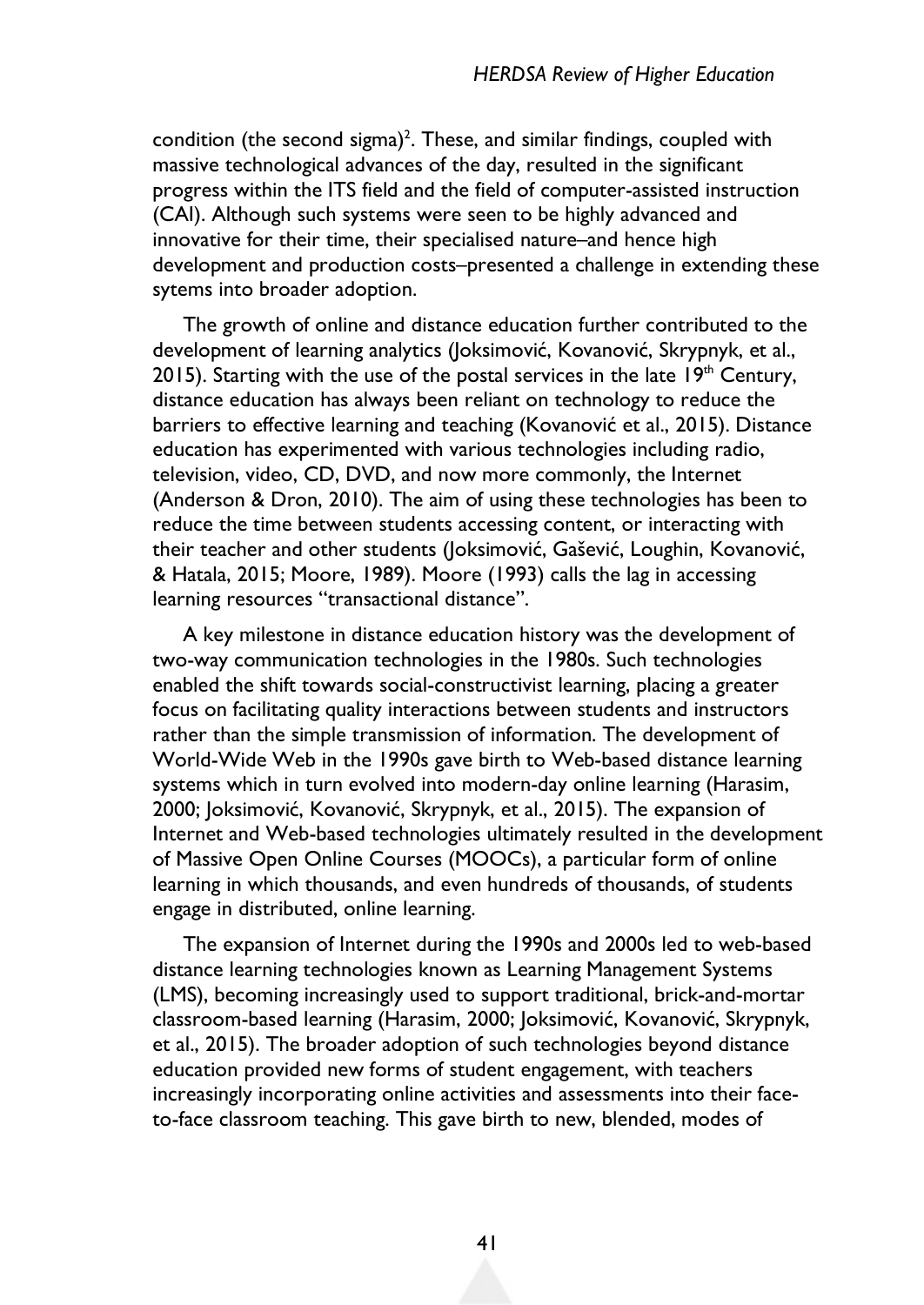learning characteristic of the present-day learning environment (Skrypnyk, Joksimović, Kovanović, Dawson, et al., 2015).



Figure 1. The genealogy of Learning Analytics.

While similar to intelligent tutoring systems (ITS), the LMS and similar technologies, are more open and flexible than previous systems, allowing for a greater range of diversity in teaching approaches, contexts and disciplines (Coates, James, & Baldwin, 2005; Weaver, Spratt, & Nair, 2008). Because staff required only a minimal set of technical skills to create an online course the use of an LMS reduced development and production costs. As such, the "ease of use" of LMS-based technologies has allowed for the rapid expansion into all facets of education. In contrast, the high technical skills associated with ITS and the closed and context-specific nature of the technology militated against wider sector uptake.

### **4. From early predictions to multimodal learning analytics**

The use of learning technologies in distance and face-to-face teaching resulted in the collection of vast amounts of learning-related data. As noted in the previous section, over time the growing adoption and sophistication of educational technologies in learning and teaching have provided for a parallel pursuit in the use and analysis of student data. Initially, the data analytics related to aspects of web usage statistics to evaluate uptake or impact of a tool as well as basic business intelligence reports from student admissions and enrolment numbers (Clow, 2013; Dawson, Heathcote, & Poole, 2010; Dawson, McWilliam, & Tan, 2008). The broad-scale uptake of LMSs provided tremendous new opportunities to bring together data analytics, learning design and technology to rethink and develop the models for adaptive and personalised learning (Gašević, Dawson, & Siemens, 2015; Siemens, 2013). With respect to learning analytics, the development of personalised learning first stems from the ability to predict learning success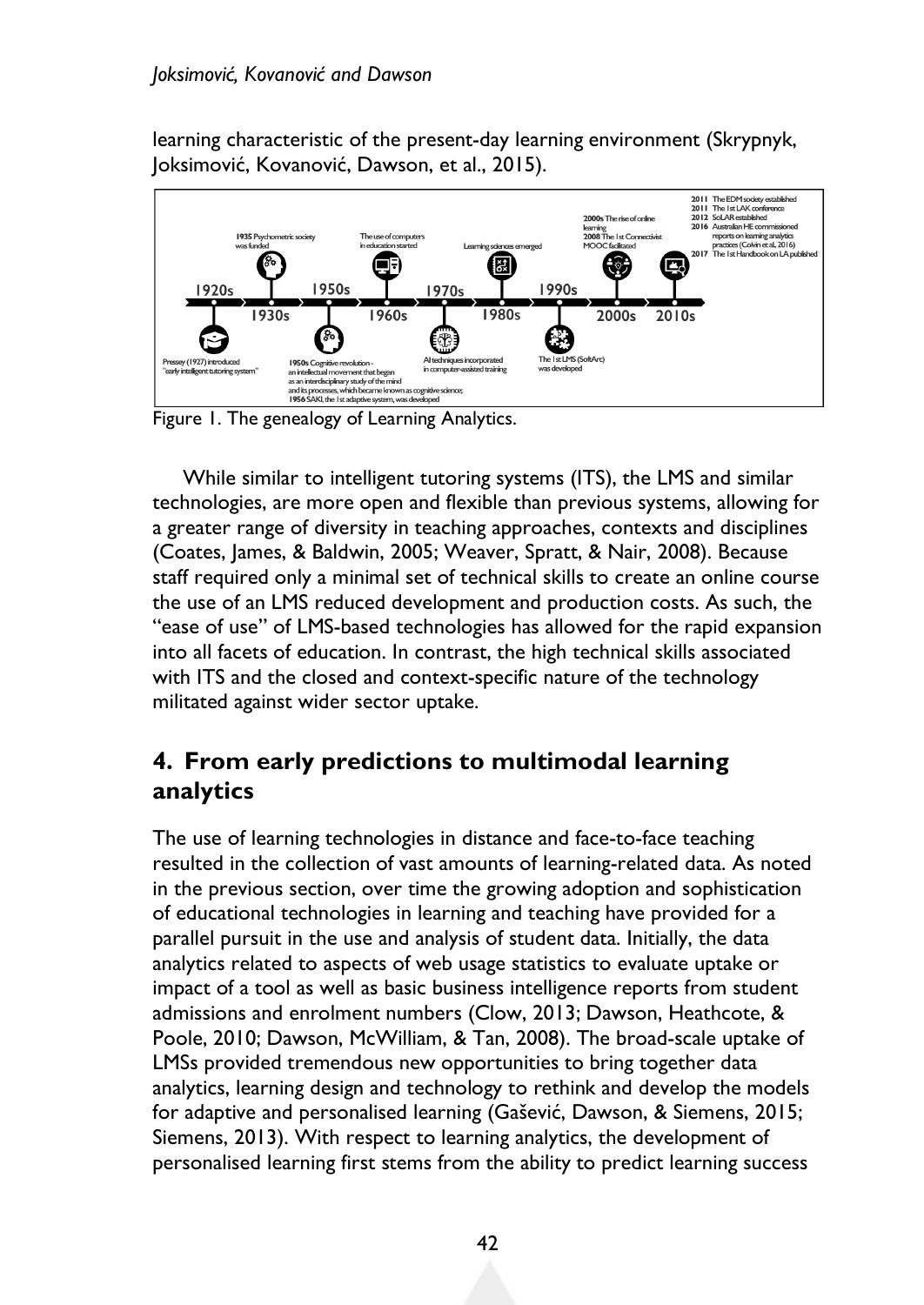and identify learners at risk from the analyse of trace data stored by technologies such as LMSs (Gašević et al., 2015). Such efforts have positioned learning analytics as a methodology or tool to address concerns surrounding student retention and in turn, provide a substantial economic benefit to the student and his or her institution. However, the range and abundance of data did surface many new technical and social challenges in the teaching and learning domain.

### **Predictive analytics: Supporting student learning by predicting future**

Learning analytics is concerned with both *understanding* and *optimising* learning (Macfadyen and Dawson 2010). It is, therefore, of little surprise that much of the early research predominantly focused on establishing predictive models of student retention and academic performance (Gašević et al., 2015; Siemens, 2013), particularly as identifying or predicting students at risk of academic failure early in their academic candidature has the economic incentives of retaining students.

One of the most highly cited examples of an early learning analytics tool is designed to aid instructors provide feedback to students based on their predicted success (Arnold and Pistilli, 2012). The tool called *Course Signals* consisted of a predictive model for detecting students' at-risk of course failure, and a dashboard which uses a traffic light analogy to visualise individual students' risk of failure (i.e., green–no risk, yellow–moderate risk, red–high risk). The predictive model underpinning the *Course Signals* software is based on a wide range of variables including, LMS engagement activity, demographics, and past academic performance. The use of the predictive model and associated visualisations acts as a scalable solution for providing early and timely personalised feedback. However, as with many learning analytics tools and models, the reality of implementation does not always reflect the initial potential nor intention. This is well noted by Tanes and colleagues (2011), who showed that despite a teachers' intention to provide summative feedback using *Course Signals*, there was a tendency to frame such feedback in simplistic terms resulting in a lack of student action on the provided feedback. In contrast, teachers who manually included more actionable insights as part of the *Course Signals* feedback were more likely to improve students' learning outcomes. This highlights that the outcomes of learning analytics manifest within social systems and as such, the process of technical development has to take into account the challenges of adoption and application in real-world settings.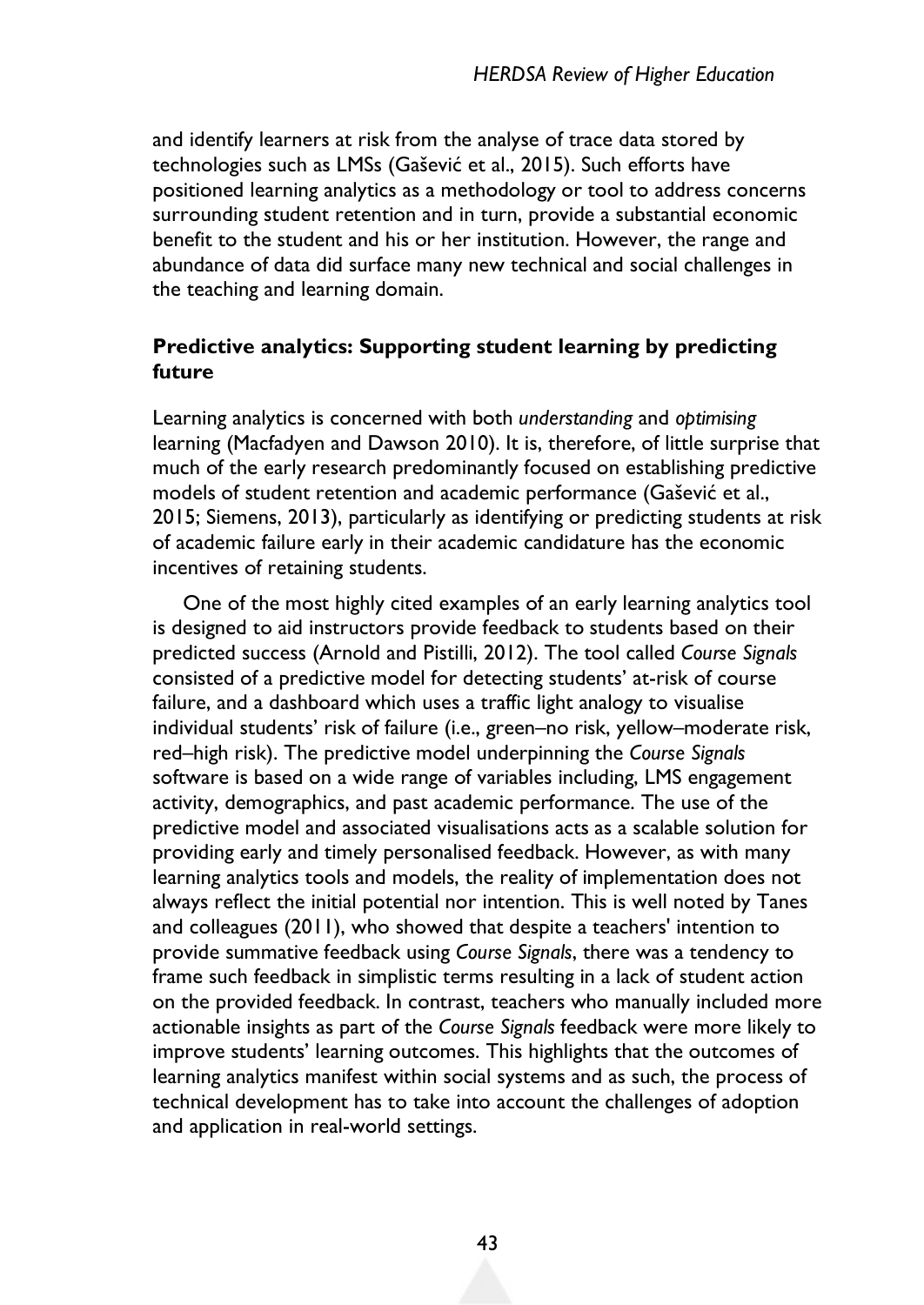#### **Social learning analytics: understanding student interactions through social network analysis.**

In addition to the commonly used data sources about students and their individual learning strategies, data about students' social interactions with their peers and teachers have also attracted significant attention of learning analytics researchers (Dawson, 2008; Ferguson & Shum, 2012). Social network analysis (SNA) quickly emerged as one of the cornerstones of the learning analytics research (Dawson et al., 2014). SNA has long been a prominent method in educational research (Dawson, Bakharia, Heathcote, & others, 2010; Haythornthwaite, 1996). However, within learning analytics, the crucial difference from other educational research is the opportunity to automatically extract large-scale networks from learners' interactions across various environments, such as LMSs and different social media platforms (e.g., Twitter, Facebook). SNA work in learning analytics has involved the extraction of peer interactions evolving from online forums use to provide indicators of student sense of community (Dawson, 2008), creative capacity (Dawson, 2010), understand the association between learners' social centrality and learning outcome (Dowell et al., 2015; Joksimović, Dowell, et al., 2016) or visualize and examine regularities in interactions emerging from social learning activities that students and teachers engage with (Schreurs, Teplovs, Ferguson, de Laat, & Buckingham Shum, 2013; Skrypnyk, Joksimović, Kovanović, Gašević, & Dawson, 2015), to name a few.

While these studies provided for new avenues of investigation it was recognised that the simplistic accounting of interaction between peers does not necessarily equate to a focus on learning. Moreover, findings from the studies exploring the association between social centrality and academic outcome were often inconsistent or even contradictory. Here, Joksimović, Manataki, et al. (2016), Poquet and Dawson (2016), or Zhu and colleagues (2016), among others, began to examine not only the presence of interactions in a network but the basis for the developed relationships. As the field evolved, more sophisticated methods for statistical modelling of network dynamics and formation were used to further examine the nature of social mechanisms that drive the formation of social networks among students and the factors that influence the formation of student social networks across various formal and informal learning settings.

#### **Discourse analytics: Understanding student communications**

In addition to the analysis of structured and straightforward educational log data, the expansion of educational technologies produced vast amounts of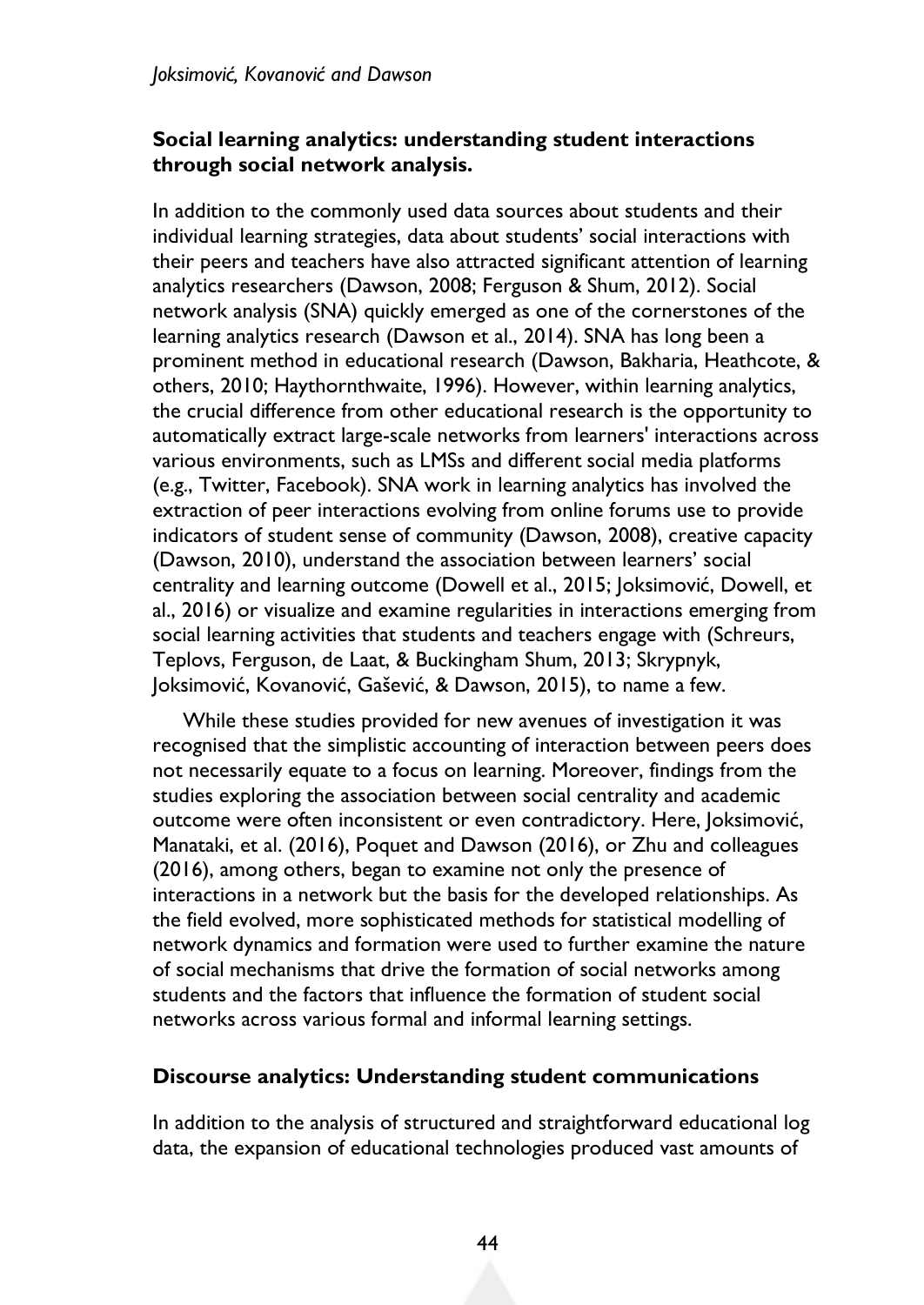unstructured, textual data about student learning. The field of discourse analytics (DA) (C. Rosé, 2017) is a type of learning analytics that focuses on using textual discourse data for supporting student learning. While DA techniques can be used for analysis of all kinds of textual data (e.g., student essays, open-ended responses), it is primarily used for analysis of student online communications such as transcripts of student online discussions, chat rooms, and communications from various kinds of social media (e.g., *Twitter*, *Facebook*, blogs). For example, Joksimović et al. (2015) used discourse analysis to examine the difference in student asynchronous communication across Facebook, Twitter and blogs in a large connectivist MOOC (cMOOC). Discourse analytics have also been extensively used to examine students' synchronous communication, such as the use of online chat platforms and to provide support via automated chat agents (Ferschke, Yang, Tomar, & Rosé, 2015; C. P. Rosé & Ferschke, 2016). In both scenarios, analysis of student communication transcripts and linguistically modelling student dialogue provides ways of capturing social aspects of student learning.

The important characteristic of discourse analytics is extensive use of natural language processing techniques (Kao & Poteet, 2007) for extracting quantitative measures from written text. The extracted metrics are then used for further processing by different machine learning algorithms. For example, many discourse analytic systems make use of N-grams, which are simple metrics that capture how many times textual chunks of N-words appear in a given text. For instance, Kovanović et al. (2014) used *Stanford CoreNLP toolkit* (Manning et al., 2014) to extract unigrams, bigrams and trigrams from student discussion posts as metrics for capturing the development of student critical thinking in online discourse.

The same method has been used for other learning analytics problems, such as understanding student reflective writing (Kovanović et al., 2018; Ullmann, 2017), online dialogue (Ezen-Can, Grafsgaard, Lester, & Boyer, 2015; Rebecca Ferguson, Wei, He, & Buckingham Shum, 2013) and identification of content-related online discussions (Cui & Wise, 2015). Building upon simple metrics of written text, different tools, such as *Coh-Metrix* (Graesser, McNamara, & Kulikowich, 2011) and *Linguistic Inquiry and Word Count* (LIWC) (Tausczik & Pennebaker, 2010) are used to define metrics of different discourse and phycological processes that are more generalisable than simple N-grams. These tools have been extensively used within discourse analytics for a wide range of problems, including writing quality and feedback (Crossley, Roscoe, & McNamara, 2014; McNamara, Graesser, McCarthy, & Cai, 2014; McNamara et al., 2012; Snow, Allen, Jacovina, Perret, & McNamara, 2015), online learning in MOOCs (Dowell et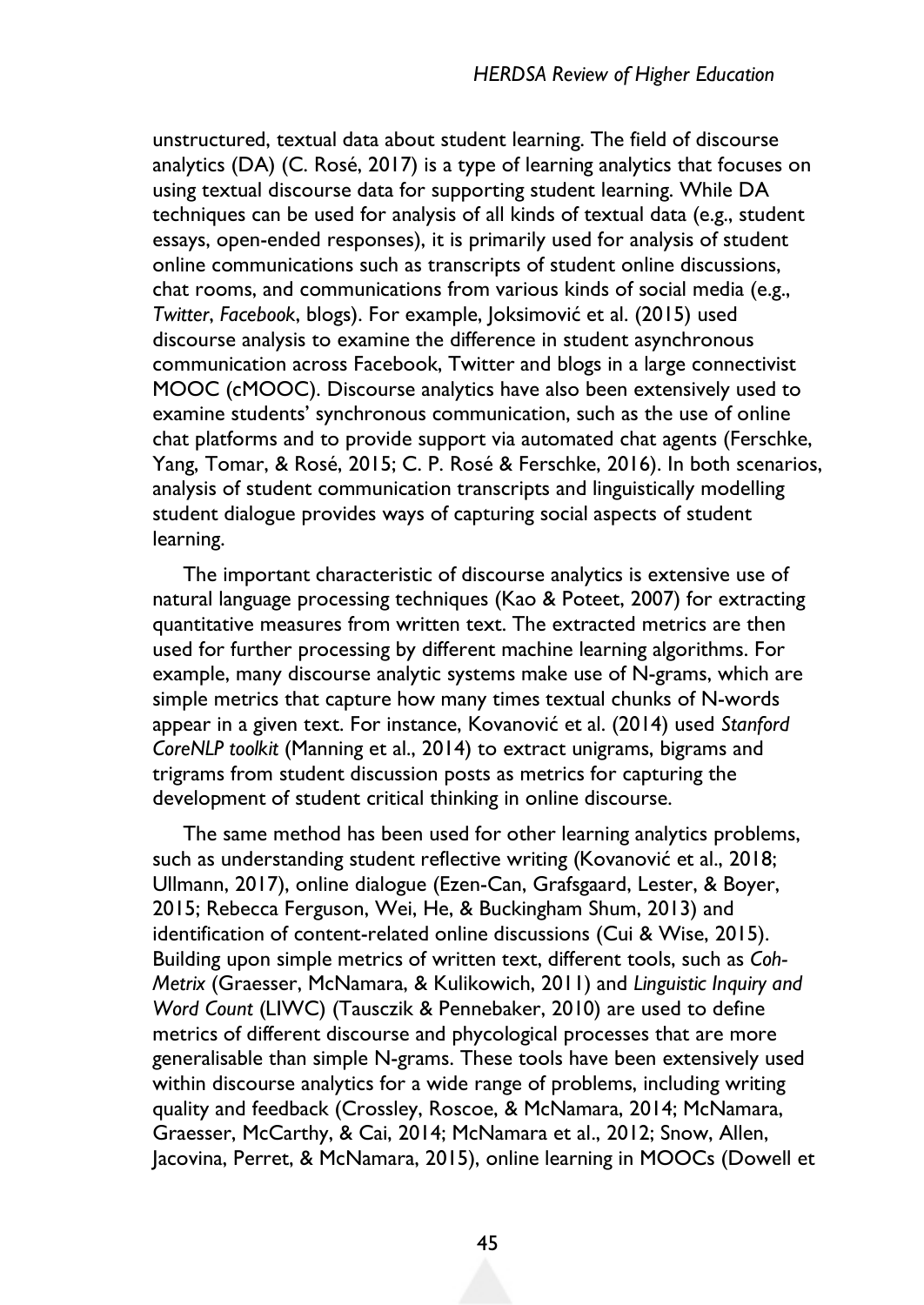al., 2015; Fincham et al., 2019), online discussion engagement (Kovanović et al., 2016; Yoo & Kim, 2013), and self-reflection (Kovanović et al., 2018; Ullmann, 2017). In contrast to very context-specific, and therefore less generalisable N-grams measures, metrics extracted by *Coh-Metrix* and *LIWC* are more generalisable to other contexts, leading to analytical models which achieve better performance on new, previously unseen data.

#### **Learning design: A missing piece in learning analytics**

A limitation of early learning analytics predictive models was the lack of consideration for specific learning contexts. The developed models were scaled across teaching contexts and therefore frequently failed to take into account the specifics of particular course designs (Gašević, Dawson, Rogers, & Gašević, 2016). However, as research on developing predictive models increased the focus began to shift towards models that could account for course learning designs (Lockyer, Heathcote, & Dawson, 2013; Rienties, Toetenel, & Bryan, 2015).

The design of learning activities has a substantial effect on the translation of predictive models across different courses (Gasevic et al., 2016; Lockyer et al., 2015). In particular, the types of learning interactions (i.e., studentstudent, student-teacher, student-content, or student-system) that are designed into the course have critical importance on student learning outcomes (Joksimović, Gašević, et al., 2015). Joksimović, Gašević, and colleagues (2015) demonstrated that the establishment of a predictive model drawn from aggregated data across multiple courses can over or underestimate certain predictive factors when considered at the individual course level. In short, the learning design of a course needs to be factored into the development of any predictive model. The study by Joksimović, Gašević, et al. (2015) provides two key findings. First, the need for learning analytics to transition from generic to specific models. Second, the complexity associated with deploying such predictive models for application by teaching staff is an important area for further investigation.

Recently, the development of advanced sensing and machine learning technologies has given rise to new forms of learning analytics, known as multimodal learning analytics. This new form of learning analytics is receiving increasing attention as an approach able to provide more specific learning models to account for alternate learning designs and teaching practices. The multimodal learning analytics utilises rich data sources to better describe leaning in various settings–ranging from face-to-face to online educational contexts (D'Mello, Dieterle, & Duckworth, 2017; Martinez-Maldonado et al., 2016; Spikol et al., 2017). Multimodal learning analytics tends to capture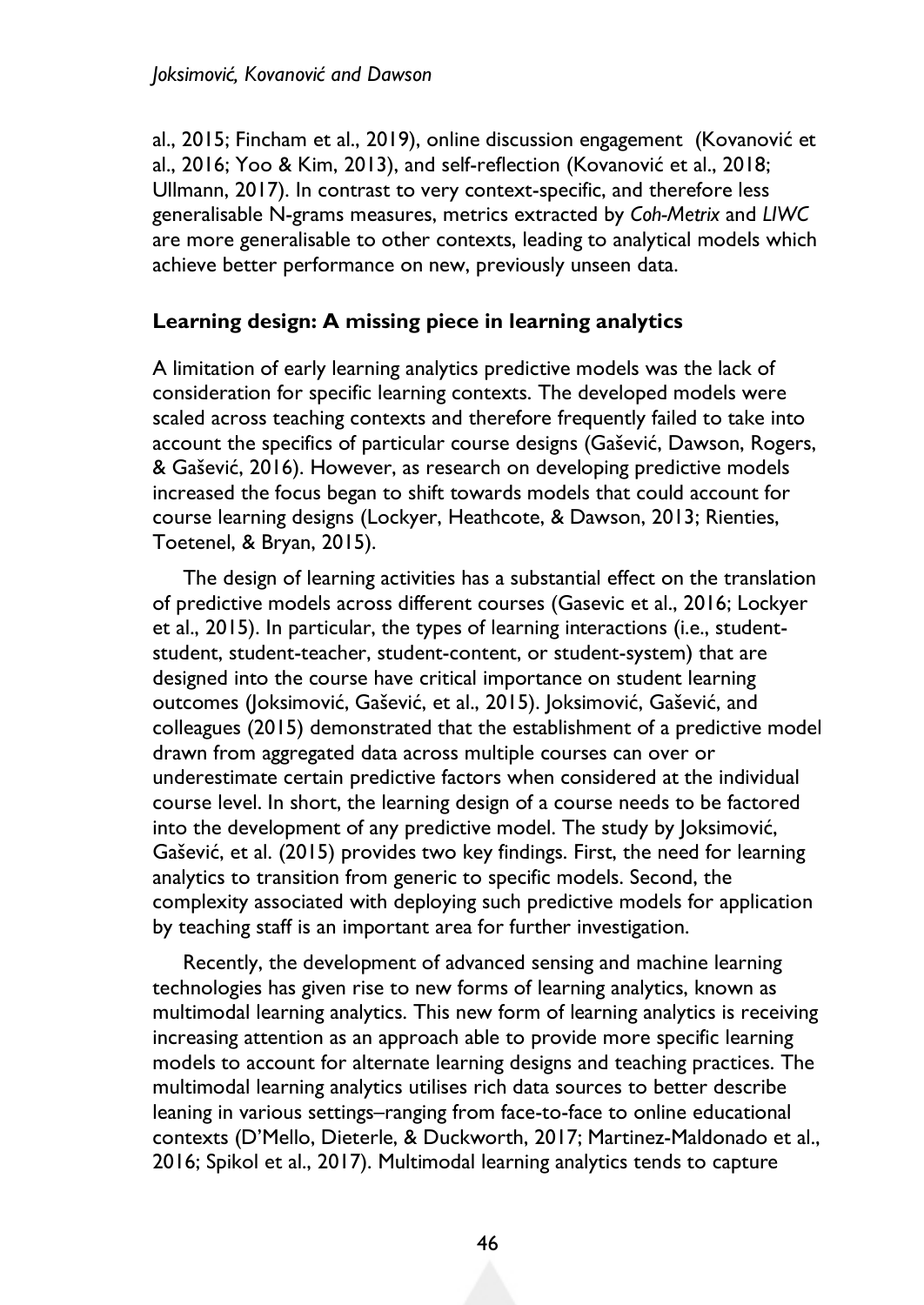complementary sources of learning related data, providing the basis for a robust understanding of learning processes (Ochoa, 2017). Such approaches tend to go beyond more traditional trace and survey data to incorporate various sensor data streams that capture gestures, gaze, or speech (Azevedo, 2015; Ochoa, 2017). The focus on the use of sensors in capturing various aspects of students' engagement and learning processes indicates that such studies are usually conducted in the laboratory settings, given the very limited scalability of those devices and their applicability in the context of the traditional classroom. However, the current trends in multimodal learning analytics (e.g., *CrossMML<sup>3</sup>*) research reflects the tendency to transition towards the real-world studies. Nevertheless, challenges remain with respect to data synchronisation, having data streams coming from various platforms and the different set of devices (Shankar, Prieto, Rodriguez-Triana, & Ruiz-Calleja, 2018). In this regard, considerable efforts have been devoted to the development of software architectures that would allow for seamless integration of multiple data streams (Shankar et al., 2018).

# **5. Moving learning analytics forward**

Current trends in learning analytics research have tended to focus less on the development of technologies and more on the theory and principles of teaching and learning. The following outlines four promising areas of investigation.

### **Learning analytics for supporting student learning**

To date research and development in learning analytics feedback and dashboards has been focused more towards teaching staff in lieu of personalised student facing analytics (Jovanović et al., 2017). With large-scale data at hand, it became apparent that identifying patterns in underlying data and predicting potential outcomes was not enough (Duval, 2011). It is also critical to identify personalised approaches for presenting learning data, in a way that builds upon the students existing educational knowledge and practices and does not produce information overload (Chatti, Dyckhoff, Schroeder, & Thüs, 2012). In a recent systematic review of research on learning analytics dashboards, Matcha et al (2019) noted that such works are not driven by existing educational theories and simply provide a presentation of readily available data. Matcha and colleagues (2019) further note that current learning analytics dashboards also fail to support the development of metacognitive skills, do not offer information about effective learning tactics and strategies, and cause significant concerns with respect to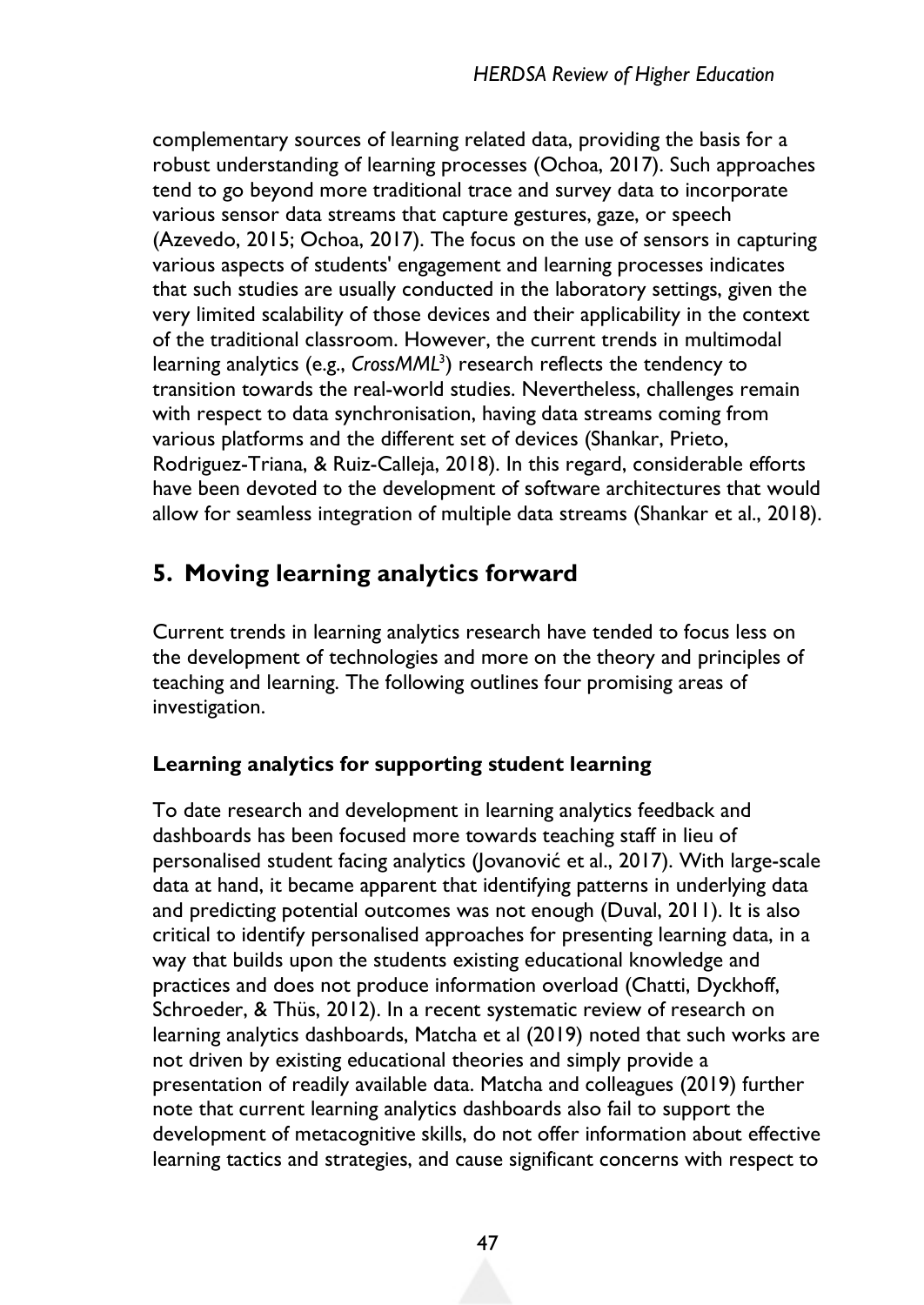their evaluation. Thus, there are growing calls for the grounding of learning analytics dashboards in the "literature on learning processes, effective study methods, and feedback" (Matcha et al., 2019, p. 17).

#### **Grounding learning analytics in educational theory**

A common criticism of learning analytics is the lack of theoretical underpinning of its research. For example, development of predictive models of student success and retention described in the previous section relies on simple proxies of learning (Bergner, 2017; Dawson, Mirriahi, & Gasevic, 2015; Wise & Shaffer, 2015). Student trace data are essentially recorded counts within a specific technology. To understand what constitutes a meaningful measure of learning requires integrating relevant theory to the associated analytics (Bergner, 2017; Knight & Buckingham Shum, 2017). Bergner (2017) makes a critical distinction between predictive and explanatory models, arguing for the importance of understanding the difference between the algorithmic modelling culture and theory-driven view. Bergner (2017) argued that,

> while an explanatory model can be used to make predictions—and an error-free explanatory model would make perfect predictions—a predictive model is not necessarily explanatory" (p.42).

Predictive modelling aims to reduce bias and variance and therefore, often sacrifices "theoretical accuracy for improved empirical precision" (Shmueli, 2010, p. 293). However, to obtain actionable insights that would allow for advancing the process of learning, "it is explanatory power that plays this role" (Bergner, 2017, p. 42). For example, the application of neural-networks to predict academic performance may do little to explain why students are failing. Alignment of models to learning theory can provide for deeper more practical insights (explanatory power) for teachers to act on.

The importance of theory in learning analytics also stems from the notion of validity in educational measurement (Bergner, 2017; Joksimović et al., 2018). Validity is viewed as the degree to which theory and evidence support the interpretation of the measurement. According to Kane (2006), performance assessment should not be restricted to test items or test-like tasks and should instead include a wide variety of tasks, performed in different contexts and situations. For instance, accurately assessing student performance in MOOCs requires taking into consideration how evaluation metrics were defined in a particular learning environment (Kane, 2006; Moss, Girard, & Haniford, 2006). In that sense, Joksimović and colleagues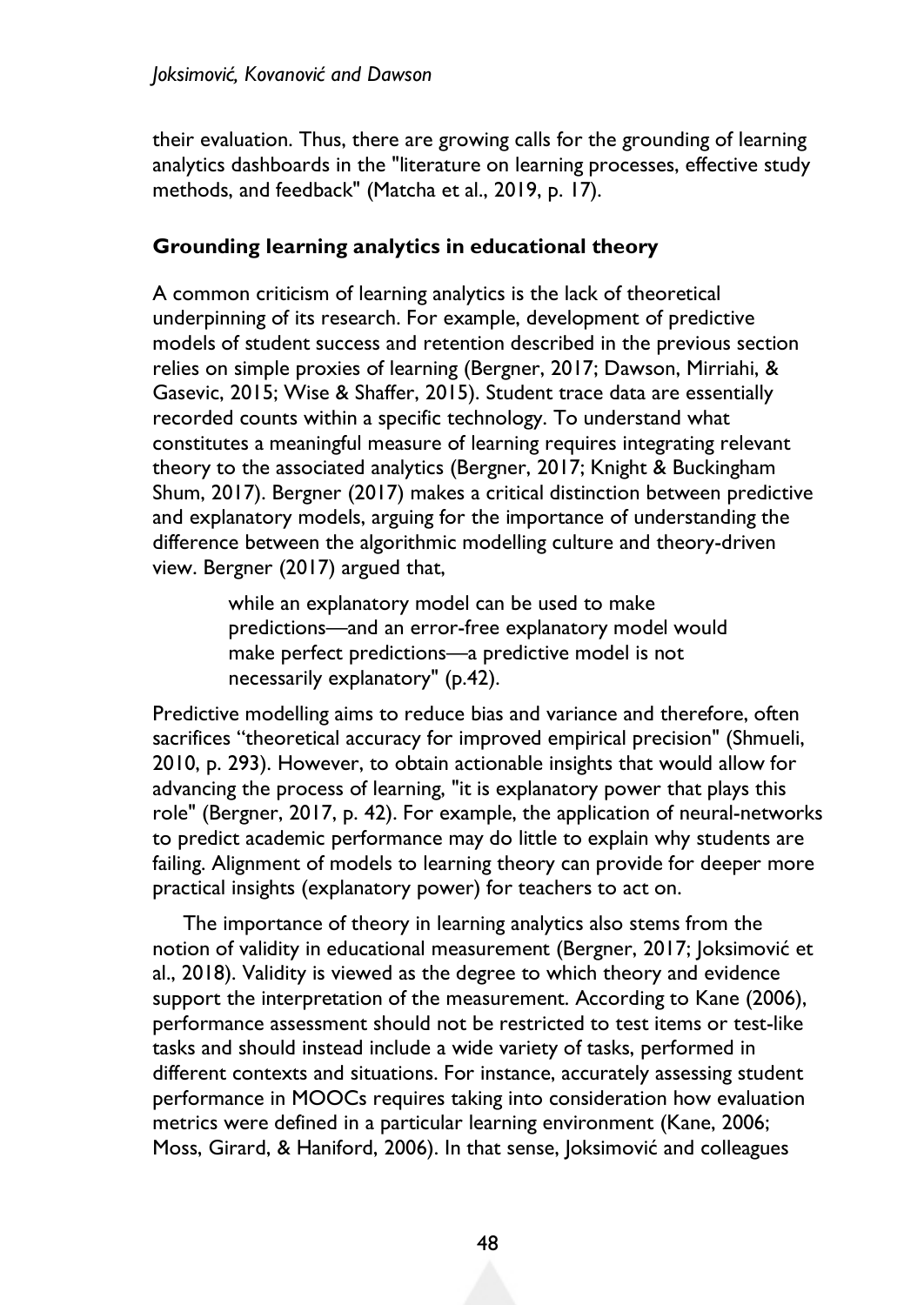(2018) provide a comprehensive alignment between learning analytics and theories of learning. Specifically, in addition to positioning MOOCs as informal digital education used to facilitate learning at scale, Joksimović and colleagues (2018) provide a re-operationalisation of commonly used metrics about specific educational variables, learning context, learning processes, and learning outcomes. From a teaching and learning perspective, the findings from this study provides an understanding of how evaluation metrics have been defined in the context of MOOCs, enabling teachers to make actionable interpretations of student performance in the context of their specific learning setting (Kane, 2006; Moss et al., 2006).

### **Learning analytics for feedback provision and instructional interventions**

With respect to educational assessment, the focus of learning analytics is primarily on formative assessment for learning (i.e., the assessment focused on improving student learning) and assessment as learning (i.e., assessment as a specific learning activity), rather than typical summative assessment of learning (i.e., assessment as a measurement of student's knowledge) (Knight, Buckingham Shum, & Littleton, 2013). This primarily stems from learning analytics methods and techniques providing timely, actionable, and personalised insights to students and teachers (Jovanović, Gašević, Dawson, Pardo, & Mirriahi, 2017). In this regard, significant work has been done on moving beyond grades and identifying students at risk (Hlosta, Zdrahal, & Zendulka, 2017; Robinson, Yeomans, Reich, Hulleman, & Gehlbach, 2016), to providing means to measure critical thinking (Kovanović, 2017), creativity (Peng, Cherng, & Chen, 2013), collaboration, and other higher-level processes (Marbouti & Wise, 2016; Wen, Yang, & Rose, 2014).

### **Learning analytics for understanding student emotions**

Recent literature shows that emotion is one of the fundamental elements impacting on learning in online settings (Kozan & Caskurlu, 2018; Stenbom, Cleveland-Innes, & Hrastinski, 2016). According to D'Mello (2017) every learning activity is underpinned with certain emotional responses, being positive (e.g., joy, pride, satisfaction) or negative (e.g., anger, frustration, anxiety) Several attempts were made to extend the most commonly used approach of analysing trace data to understand learning processes to extract affective dimensions from students' interactions with technology (D'Mello et al., 2017). A limitation in this research is that studies of the association between trace data metrics and emotions are usually conducted in a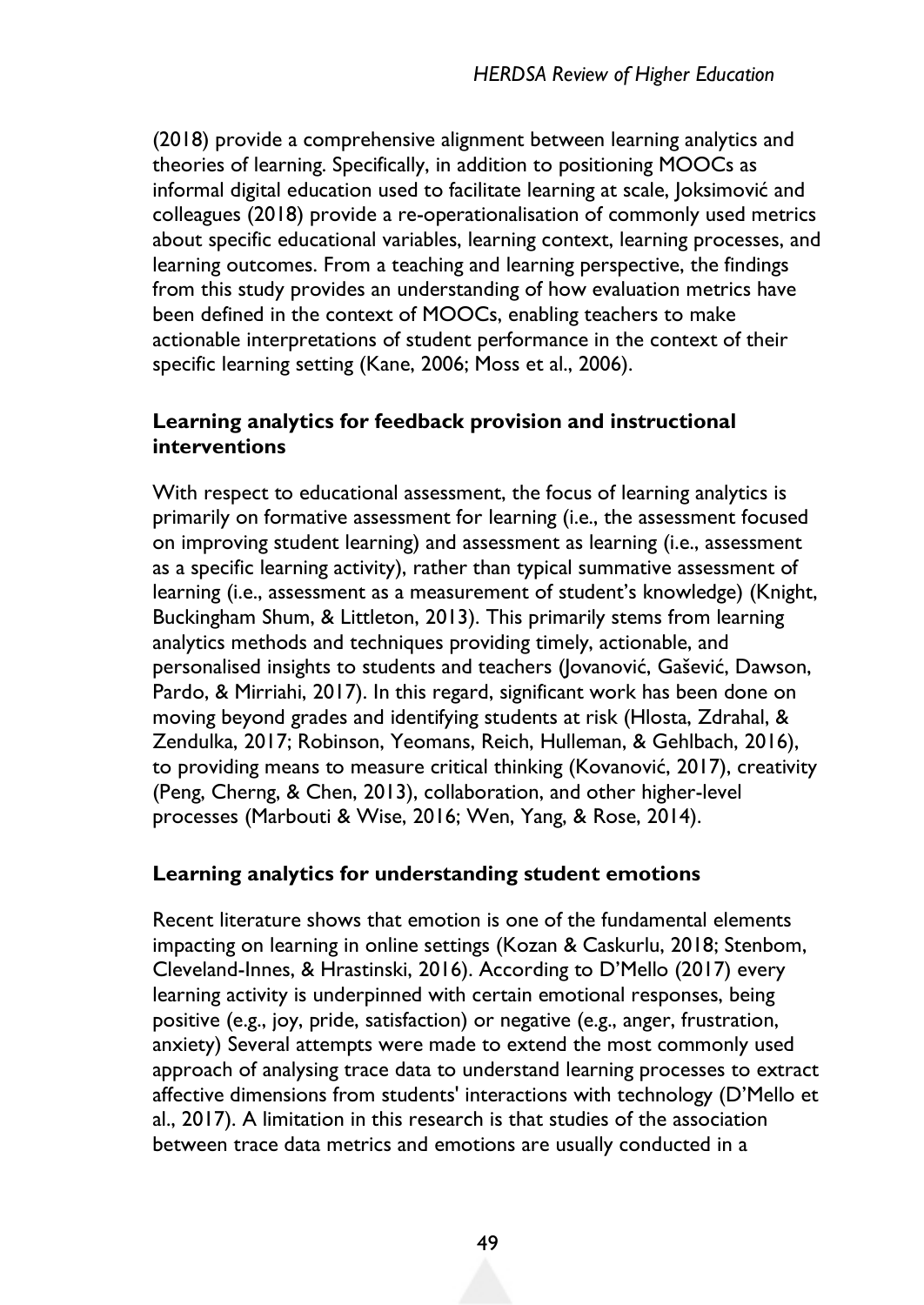laboratory setting, where affective states (such as anger, anxiety, or boredom) are captured using various judgment protocols (Porayska-Pomsta, Mavrikis, D'Mello, Conati, & Baker, 2013) or self-reports (D'Mello, 2012). Promising new directions have come from the overlap between research on affect and emotions in learning analytics and the research in multimodal learning analytics where attempts were made to detect affect from body signals, using various protocols for classroom observations or coding recorded interactions (D'Mello, 2017).

### **6. Putting learning analytics into practice**

With the rapid growth of interest in learning analytics the field continues to mature in all aspects of its analytical methods and techniques, application into practice, and theoretical contributions (Dawson, Drachsler, & Rose, 2016). Nevertheless, there remains a significant a gap in the research concerning learning analytics adoption in higher education institutions (Colvin et al., 2016; Tsai & Gasevic, 2017). According to recent reports, the majority of the institutions are aware of the benefits provided by the analysis of large-scale data about student learning (Colvin et al., 2016; Tsai & Gasevic, 2017). Yet, the use of learning analytics remains mostly limited to the basic reporting about student engagement. This shows that most institutions are in the early stages of adoption and are still to realise the potential learning analytics can bring to an organisation (Haythornthwaite, 2017; Tsai & Gasevic, 2017).

From the early work of Goldstein and Katz (2005), Bichsel (2012) and Norris and Baer (2012) there has been an ongoing development of adoption models to aid the uptake of analytics in university settings. Bichsel developed the *Maturity Index* to benchmark effective institutional adoption against relevant dimensions. Bichsel argued that for analytics adoption universities must address aspects related to the organisation's culture and processes; ability to access and report on data; long-term investment in staff expertise and infrastructure; as well as overarching models for governance. Oster, Lonn, Pistilli, and Brown (2016) later revised this work to develop the *Learning Analytics Readiness Instrument* (LARI). The dimensions comprising the LARI closely reflect Bichsel's previous work. However, differences in the two models lie in the framing of the instruments for scaling learning analytics. The LARI instrument was designed to aid the preparation of organisational learning analytics deployment in lieu of evaluating or benchmarking the progression of analytics adoption. While these models have actively contributed to the discussion surrounding the primary dimensions impacting organisational adoption of learning analytics they are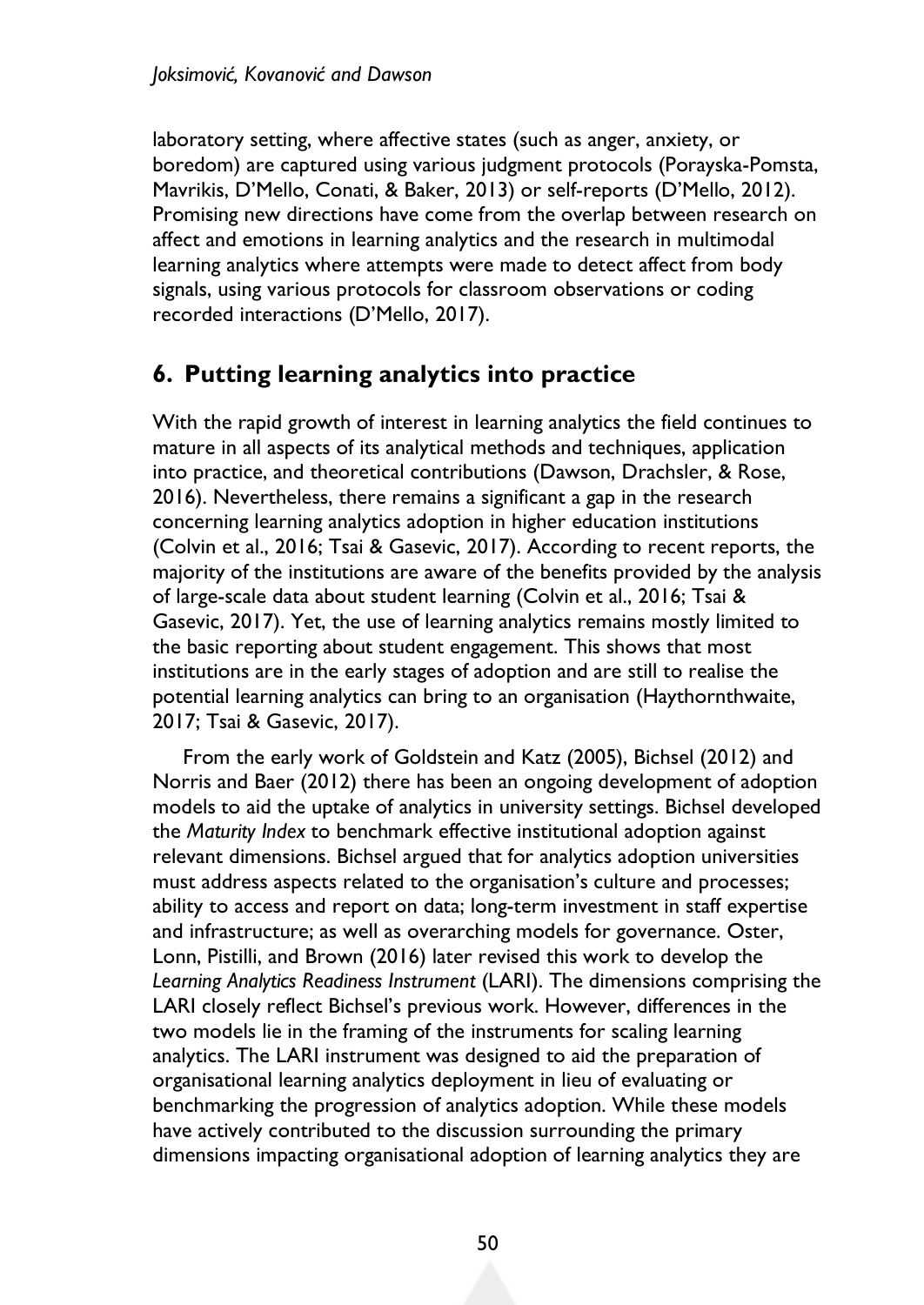limited by their oversimplification of the inter-relationships between the dimensions.

Greller and Drachsler's (2012) research on learning analytics adoption models presents an alternate framing that attempts to capture the recursive nature of the critical factors influencing organisational adoption. Herein the authors noted the importance of leadership, uniting multiple stakeholders, and the development of privacy and ethics legislation—all framed within a broader strategic framework. While the Greller and Drachsler's (2012) model further extends our understanding of the complexity of the intersecting dimensions it does little to articulate how organisations can start to transition learning analytics from the classroom to the whole organisation. Ferguson and colleagues (2014) argued for the use of *RAPID Outcomes Mapping Approach* (ROMA). A noted feature of the ROMA model is the importance of identifying the key agents involved in large-scale adoption processes. As such the ROMA model begins to take on more of a systems perspective to illustrate that the adoption of complex entities such as learning analytics—is non-linear and frequently presents numerous unpredicted outcomes.

Colvin et al's (2016) study of learning analytics adoption in Australian higher education demonstrated empirically the conventional approaches for deployment from a dynamic system view (see Figure 2).



Figure 2. How Australian universities have adopted learning analytics (from Colvin et al., 2016).

Colvin and colleagues (2016) identified that institutions implemented learning analytics to either resolve an identified challenge (e.g. student retention) or a process to improve learning and teaching practice through promoted small-scale innovations. While such solution-focused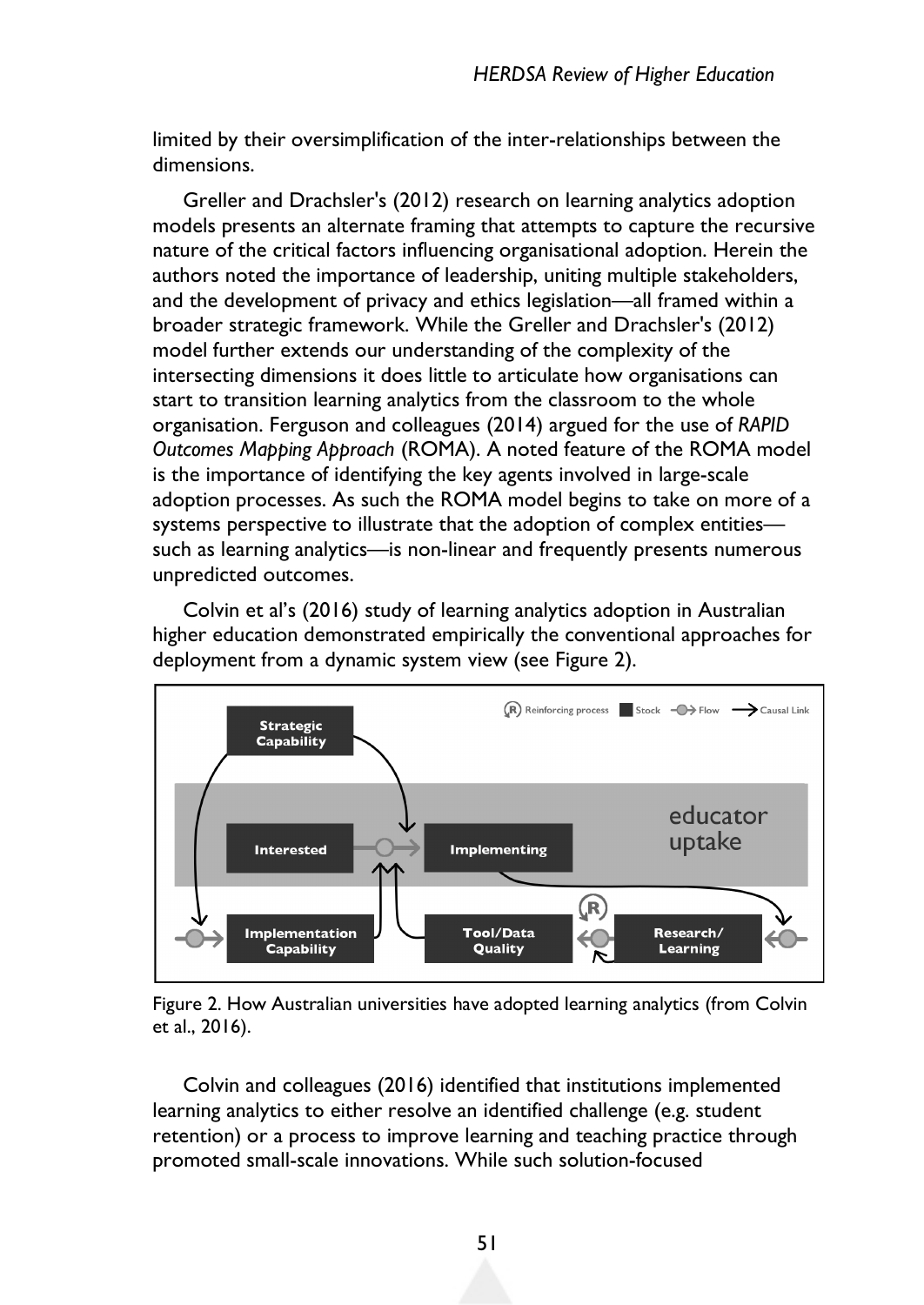instantiations provided a foundation for learning analytics use, the approach lacked sufficient adaptivity and responsiveness to engage all stakeholders in order to address an issue as multifaceted and complex as retention. Conversely, the second trajectory identified by Colvin and colleagues (2016) covered the core agents and components of the system but further leadership and identification of critical strategic outcomes are required to transition from small to large scale. Notable in this process is the recognition that learning analytics is multi-disciplinary and touches on all facets of education—from technical infrastructure, teaching quality, student learning experience, assessment practices and workload models to name but a few.

To address the complexity of scaling learning analytics Dawson and colleagues (2019, 2018) argued for the inclusion of new forms of leadership models in education to stimulate and promulgate systemic change. This remains an under-examined area in the learning analytics field. Further research is required to unpack not only the leadership attributes and approaches that can enable learning analytics instantiations but also to review and examine the processes that enable LA to move from small to systemic scales.

# **7. Summary**

Since the emergence of first LMSs we have witnessed a proliferation of various platforms used to support online (and blended) course delivery (Siemens, Gašević, & Dawson, 2015). The fact that these platforms were primarily designed to *support course delivery*, and not necessarily empowering *design for learning* (Carvalho & Goodyear, 2014), is a major limitation in collecting data that would better reflect learning, either as a process or as an outcome. The existing research argues for the importance of learning analytics to move beyond "mere clicks" (Gašević et al., 2015) in order to provide theoretically sound interpretations of students' interactions with the underlying learning environments. The goal of this paper has been to present a brief narrative of the history of learning analytics that outlines the progression of the field and the significant contributions that emerge when disparate disciplines come together.

As detailed above, research in learning analytics has rapidly progressed from studies developing predictive models of student retention to more acute challenges linked to affect, self-regulation and feedback processes. Dawson and colleagues (2018) highlighted the increasing tensions arising in learning analytics between the growing sophistication of research derived from small-scale studies and the ability to translate these findings at scale.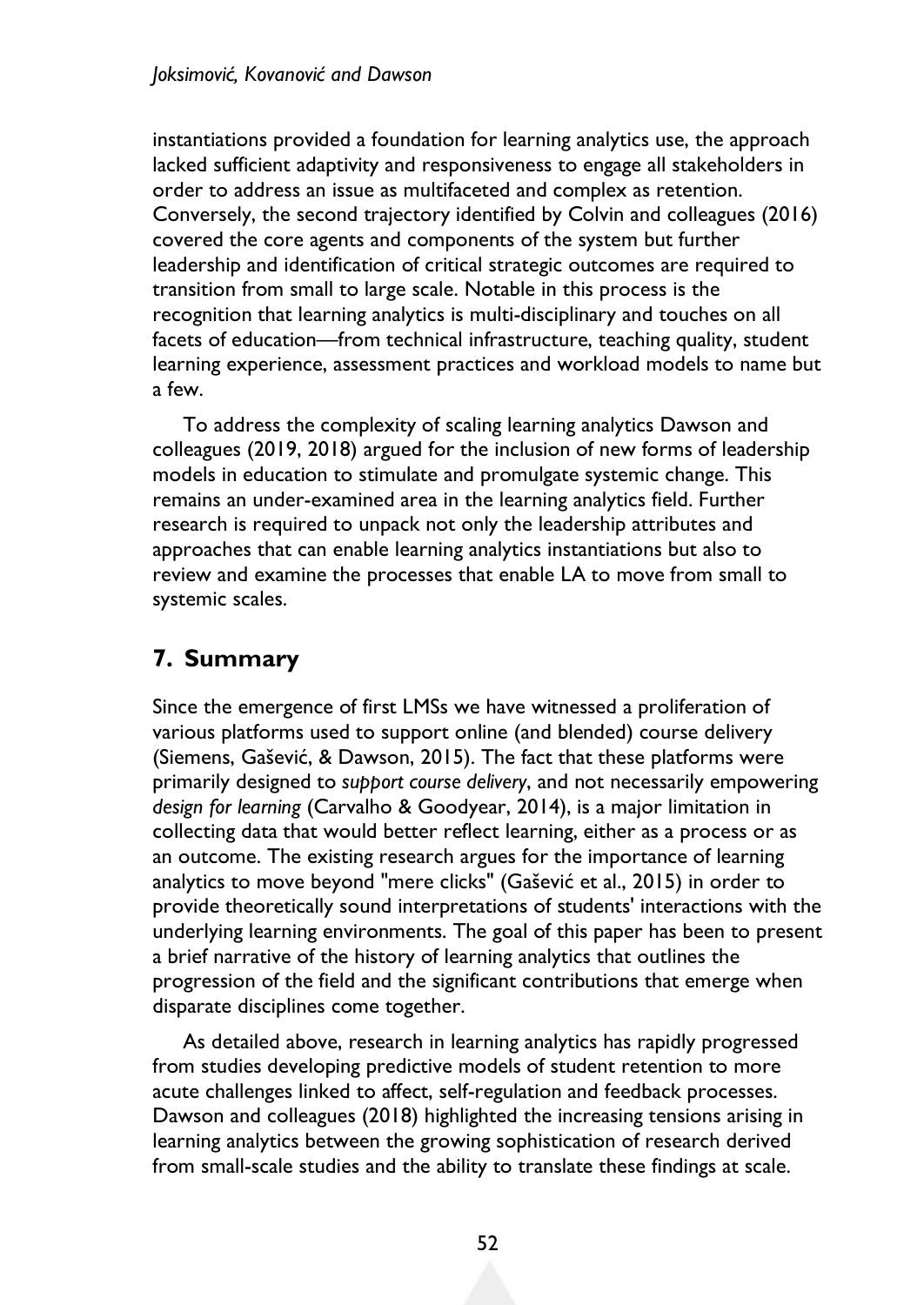Despite the popularity of learning analytics, increasing availability of data and learning analytics tools as well as the ongoing noted importance of learning analytics in education there remains significant barriers and challenges in organisational adoption. As Dawson and colleagues (2018) noted: "while LA research is rapidly, yet independently, progressing, education institutions remain mired in a quagmire of technical, social and cultural melees" (p. 236). In short, the field suffers from significant translational and contextual problems.

Learning analytics is applied research, and as such, there is much potential in the theory it generates. The value of learning analytics lies in the ability to provide more timely and personalised feedback and learning pathways at scale. In short, learning analytics increases the quality and quantity of feedback loops in the education system for teachers, learners and administrators. For education to respond to the complex sets of drivers in modern society (e.g. artificial intelligence, workforce reskilling, government funding, policy changes, industry partnerships, diverse and changing cohorts, education costs and lifelong education requirements etc.) there is a dire need for analytics to be connected with applied and practical feedback loops. However, this potential will only be realised through the convergence of technical and social systems. This requires extending current learning analytics research from technical approaches (e.g. tool development and assessment) to investigations of the social system that develop a better understanding of how learning analytics are adopted and applied in complex education systems.

To realise its full potential learning analytics has to be understood as a continual process of incremental improvement and evolution rather than a one-off effort (Rubenstein-Montano et al., 2001). In that sense, similar to the field of knowledge management a few decades ago, we need to position learning analytics in a broader context of systems thinking (Dawson et al., 2019). By learning from the work of Rubenstein-Montano and colleagues (2001), such a conceptualisation would have several important implications for understanding and adopting learning analytics. Firstly, in order to allow for successful adoption, institutional strategies and goals must be underpinned by learning analytics principles. Secondly, to address the needs of various stakeholders, we need to plan (e.g., when designing a course) before undertaking specific learning analytics activities. Finally, (and similar to knowledge management) learning analytics can be observed as an "evolutionary, iterative process directed by feedback loops and learning" (Rubenstein-Montano et al., 2001, p. 13).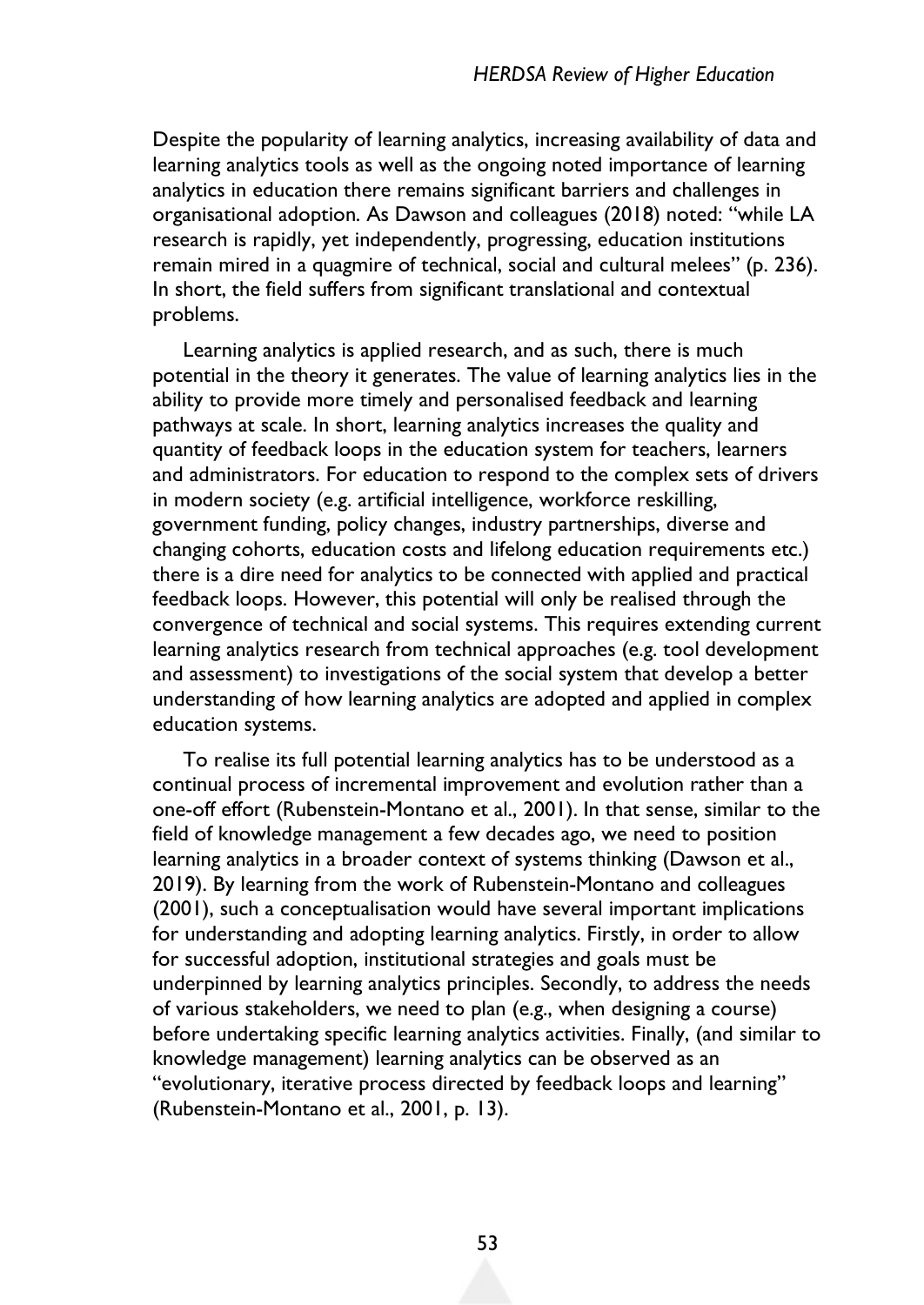Although interactions recorded within the LMS are an invaluable proxy for understanding learning, metrics extracted from trace data do not necessarily align with contemporary learning theories. Any lack of alignment will make it even more challenging to design learning tasks that would yield learning activities<sup>4</sup> which further inform actionable insights for impacting teaching and learning.

### **8. Notes**

1. Information on the Society for Learning Analytics Research (SoLAR) and its publications is available online at https://solaresearch.org/about/

2. In this context, sigma refers to standard deviation, which is in statistics commonly represented by the small Greek letter sigma σ.

3. Information on *Multimodal Learning Analytics Across (Physical and Digital) Spaces* (CrossMMLA) workshop is online at http://crossmmla.org/

4. Activity here is defined according to Goodyear and Carvalho (2014) as being emergent from the designed learning tasks.

# **9. References**

- Anderson, T., & Dron, J. (2010). Three generations of distance education pedagogy. *The International Review of Research in Open and Distance Learning*, *12*(3), 80–97.
- Arnold, K. E. ., & Pistilli, M. D. (2012). Course signals at Purdue: Using learning analytics to increase student success. In *ACM International Conference Proceeding Series* (pp. 267–270). https://doi.org/10.1145/2330601.2330666

Azevedo, R. (2015). Defining and measuring engagement and learning in science: Conceptual, theoretical, methodological, and analytical issues. *Educational Psychologist*, *50*(1), 84–94. https://doi.org/10.1080/00461520.2015.1004069

Baker, R. S. & Inventado, P. S. (2014). Educational Data Mining and Learning Analytics. In A. J. Larusson & B. White (Eds.), *Learning Analytics: From research to practice* (pp. 61–75). New York, NY: Springer New York. Retrieved from http://dx.doi.org/10.1007/978-1-4614-3305-7\_4

Baker, R. S., & Yacef, K. (2009). The state of educational data mining in 2009: A review and future visions. *Journal of Educational Data Mining*, *1*(1), 3–17.

- Bergner, Y. (2017). Measurement and its uses in learning analytics. In C. Lang, G. Siemens, A. F. Wise, & D. Gaševic (Eds.), *The Handbook of Learning Analytics* (pp. 34–48). Alberta, Canada: Society for Learning Analytics Research (SoLAR). Retrieved from http://solaresearch.org/hla-17/hla17-chapter1
- Bichsel, J. (2012). *Research computing: The enabling role of information technology*. Louisville, CO: EDUCAUSE Center for Applied Research.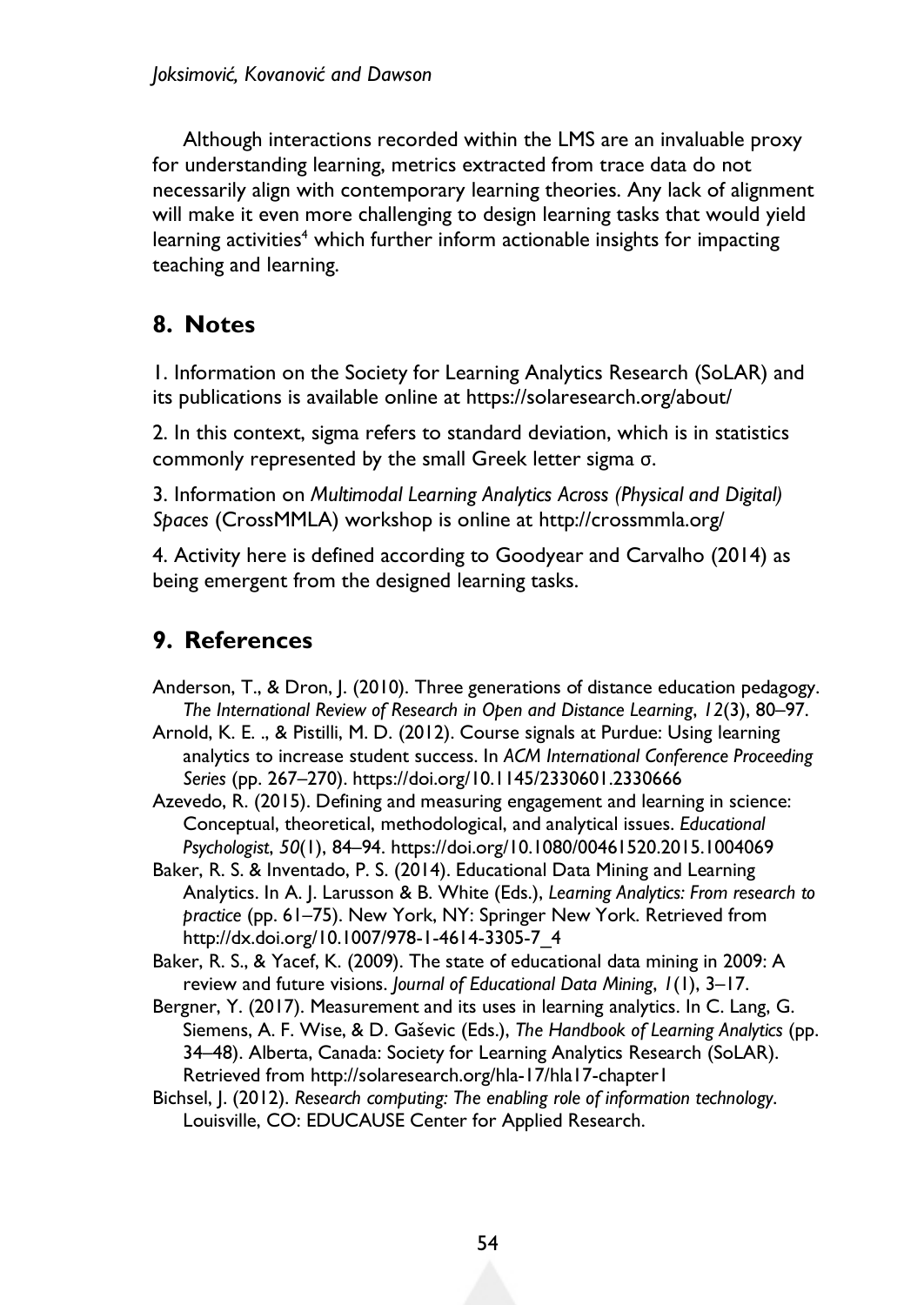- Bloom, B. S. (1984). The 2 Sigma Problem: The Search for Methods of Group Instruction as Effective as One-to-One Tutoring. *Educational Researcher*, *13*(6), 4–16. https://doi.org/10.2307/1175554
- Carbonell, J. R. (1970). AI in CAI: An Artificial-Intelligence Approach to Computer-Assisted Instruction. *IEEE Transactions on Man-Machine Systems*, *11*(4), 190–202. https://doi.org/10.1109/TMMS.1970.299942
- Carvalho, L., & Goodyear, P. (2014). *The architecture of productive learning networks*. New York, NY:Routledge.
- Chatti, M. A., Dyckhoff, A. L., Schroeder, U., & Thüs, H. (2012). A reference model for learning analytics. *International Journal of Technology Enhanced Learning*, *4*(5– 6), 318–331. https://doi.org/10.1504/IJTEL.2012.051815
- Clow, D. (2013). An overview of learning analytics. *Teaching in Higher Education*, *18*(6), 683–695. https://doi.org/10.1080/13562517.2013.827653
- Coates, H., James, R., & Baldwin, G. (2005). A critical examination of the effects of learning management systems on university teaching and learning. *Tertiary Education and Management*, *11*(1), 19–36. https://doi.org/10.1007/s11233-004- 3567-9
- Colvin, C., Rogers, T., Wade, A., Dawson, S., Gasevic, D., Buckingham Shum, S., … Fisher, J. (2016). *Student retention and learning analytics: A snapshot of Australian practices and a framework for advancement*. Sydney: Office for Learning and Teaching. Retrieved from https://opus.lib.uts.edu.au/handle/10453/117173
- Crossley, S., Roscoe, R., & McNamara, D. S. (2014). What is successful writing? An Investigation into the multiple ways writers can write successful essays. *Written Communication*, *31*(2), 184–214. https://doi.org/10.1177/0741088314526354
- Cui, Y., & Wise, A. F. (2015). Identifying content-related threads in MOOC discussion forums. In *Proceedings of the Second (2015) ACM Conference on Learning @ Scale* (pp. 299–303). New York, NY, USA: ACM. https://doi.org/10.1145/2724660.2728679
- Dawson, S. (2008). A study of the relationship between student social networks and sense of community. *Educational Technology & Society*, *11*(3), 224–238.
- Dawson, S., Bakharia, A., Heathcote, E., & others. (2010). SNAPP: Realising the affordances of real-time SNA within networked learning environments. In L. Dirckinck-Holmfeld, V. Hodgson, C. Jones, M. de Laat, D. McConnell, & T. Ryberg (Eds.), *Proceedings of the 7th International Conference on Networked Learning* (pp.125-133). Aalborg, Denmark: Aalborg University.
- Dawson, S., Drachsler, H., & Rose, C. P. (Eds.) (2016). *LAK '16: Proceedings of the sixth international conference on learning analytics & knowledge*. New York, NY, USA: ACM.
- Dawson, S., Gašević, D., Siemens, G., & Joksimovic, S. (2014). Current state and future trends: A citation network analysis of the learning analytics field. In *Proceedings of the Fourth International Conference on Learning Analytics and Knowledge* (pp. 231–240). New York, NY, USA: ACM. https://doi.org/10.1145/ 2567574.2567585
- Dawson, S., Heathcote, L., & Poole, G. (2010). Harnessing ICT potential: The adoption and analysis of ICT systems for enhancing the student learning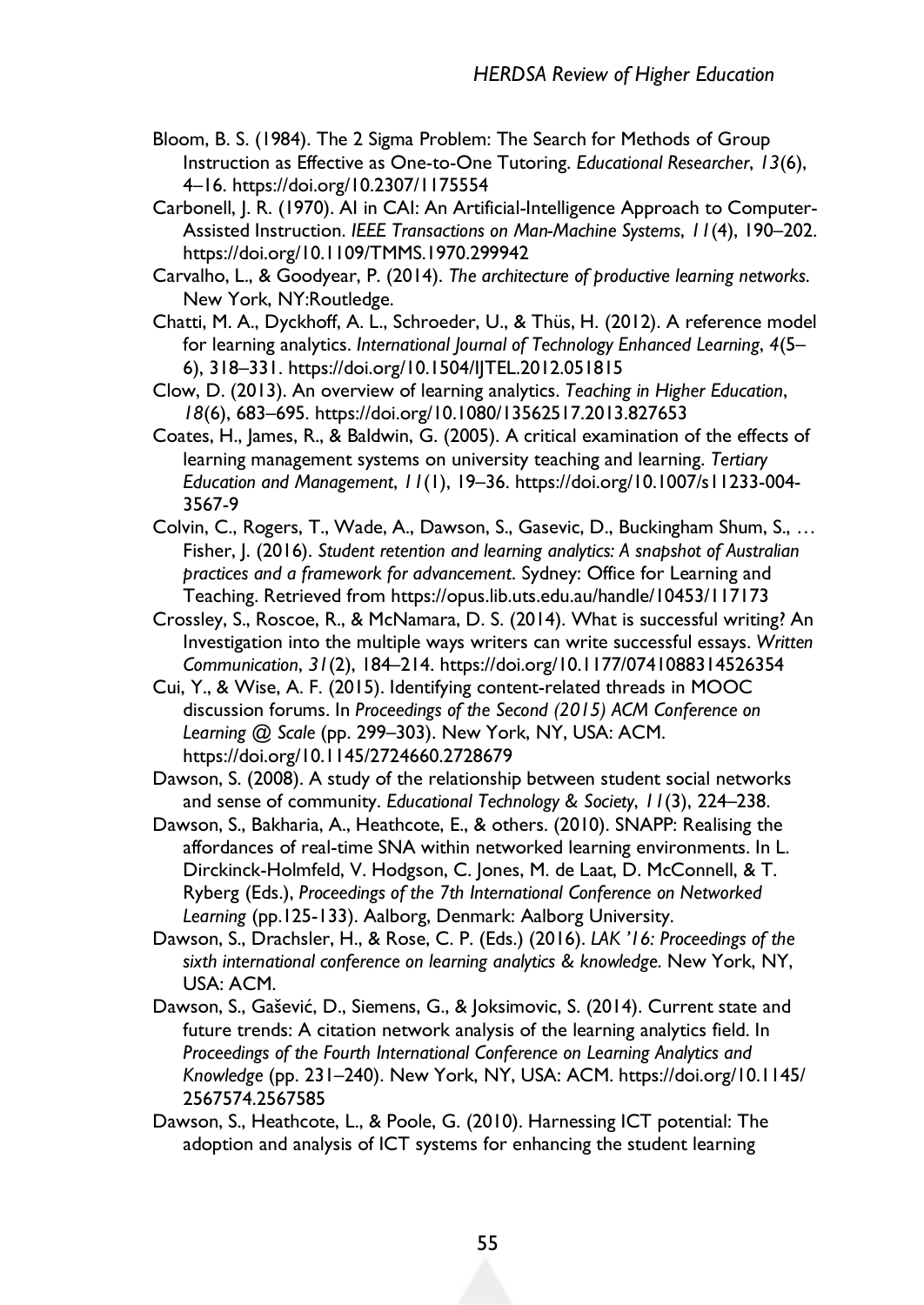experience. *International Journal of Educational Management*, *24*(2), 116–128. https://doi.org/10.1108/09513541011020936

- Dawson, S., Joksimović, S., Poquet, O., & Siemens, G. (2019). Increasing the impact of learning analytics. In *Proceedings of the Ninth International Conference on Learning Analytics & Knowledge (LAK'19)*. New York, NY, USA: ACM. https://doi.org/10.1145/3303772.3303784
- Dawson, S., McWilliam, E., & Tan, J. P.-L. (2008). Teaching smarter: How mining ICT data can inform and improve learning and teaching practice. In *Annual Conference of the Australasian Society for Computers in Learning in Tertiary Education* (pp. 221–230). Melbourne, Australia: Deakin University. Retrieved from https://ro.uow.edu.au/medpapers/141
- Dawson, S., Mirriahi, N., & Gasevic, D. (2015). Importance of Theory in Learning Analytics in Formal and Workplace Settings. *Journal of Learning Analytics*, *2*(2), 1– 4.
- Dawson, S., Poquet, O., Colvin, C., Rogers, T., Pardo, A., & Gasevic, D. (2018). Rethinking Learning Analytics Adoption Through Complexity Leadership Theory. In *Proceedings of the 8th International Conference on Learning Analytics and Knowledge* (pp. 236–244). New York, NY, USA: ACM. https://doi.org/10.1145/3170358.3170375
- D'Mello, S. (2012). Monitoring Affective Trajectories During Complex Learning. In N. M. Seel (Ed.), *Encyclopedia of the Sciences of Learning* (pp. 2325–2328). Boston, MA: Springer US. https://doi.org/10.1007/978-1-4419-1428-6\_849
- D'Mello, S. (2017). Emotional Learning Analytics. In C. Lang, G. Siemens, A. F. Wise, & D. Gaševic (Eds.), *The Handbook of Learning Analytics* (1st ed., pp. 115– 127). Alberta, Canada: Society for Learning Analytics Research (SoLAR). Retrieved from http://solaresearch.org/hla-17/hla17-chapter1
- D'Mello, S., Dieterle, E., & Duckworth, A. (2017). Advanced, Analytic, Automated (AAA) Measurement of Engagement During Learning. *Educational Psychologist*, *52*(2), 104–123. https://doi.org/10.1080/00461520.2017.1281747
- Dowell, N., Skrypnyk, O., Joksimović, S., Graesser, A. C., Dawson, S., Gašević, D., … Kovanović, V. (2015). Modeling Learners' Social Centrality and Performance through Language and Discourse. Presented at the In Proceedings of the 8th International Conference on Educational Data Mining, Madrid, Spain.
- Duval, E. (2011). Attention Please!: Learning Analytics for Visualization and Recommendation. In *Proceedings of the 1st International Conference on Learning Analytics and Knowledge* (pp. 9–17). New York, NY, USA: ACM. https://doi.org/10.1145/2090116.2090118
- Ezen-Can, A., Grafsgaard, J. F., Lester, J. C., & Boyer, K. E. (2015). Classifying Student Dialogue Acts with Multimodal Learning Analytics. In *Proceedings of the Fifth International Conference on Learning Analytics and Knowledge* (pp. 280–289). New York, NY, USA: ACM. https://doi.org/10.1145/2723576.2723588
- Ferguson, R. (2012). Learning analytics: Drivers, developments and challenges. *International Journal of Technology Enhanced Learning*, *4*(5–6), 304–317. https://doi.org/10.1504/IJTEL.2012.051816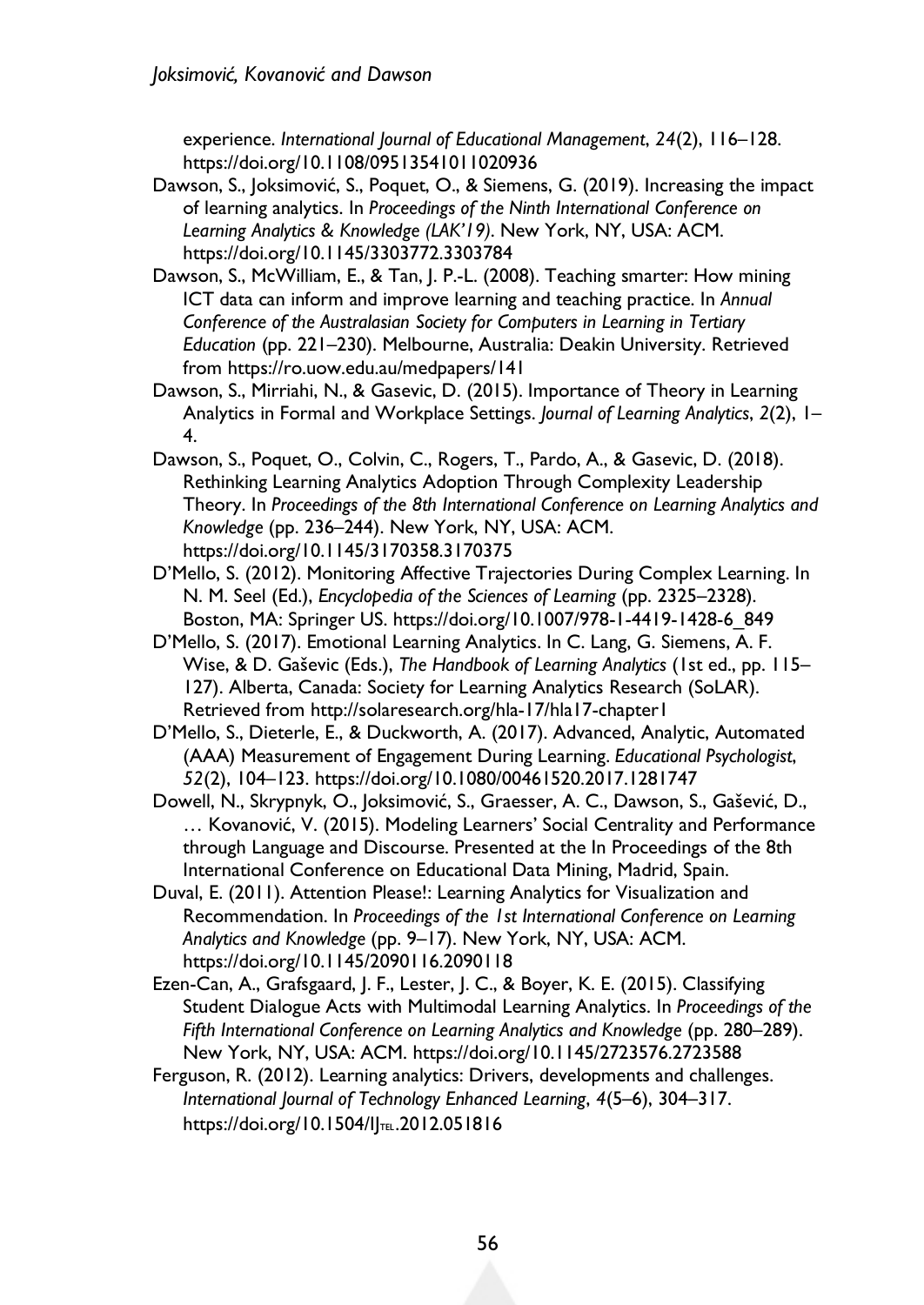- Ferguson, R.a, Clow, D. ., Macfadyen, L. ., Essa, A. ., Dawson, S. ., & Alexander, S. . (2014). Setting learning analytics in context: Overcoming the barriers to largescale adoption. In *ACM International Conference Proceeding Series* (pp. 251–253). https://doi.org/10.1145/2567574.2567592
- Ferguson, R.a, & Shum, S. B. . (2012). Social learning analytics: Five approaches. In *ACM International Conference Proceeding Series* (pp. 23–33). https://doi.org/10.1145/2330601.2330616
- Ferguson, Rebecca, Wei, Z., He, Y., & Buckingham Shum, S. (2013). An Evaluation of Learning Analytics to Identify Exploratory Dialogue in Online Discussions. In *Proceedings of the Third International Conference on Learning Analytics and Knowledge* (pp. 85–93). New York, NY, USA: ACM. https://doi.org/10.1145/2460296.2460313
- Ferschke, O., Yang, D., Tomar, G., & Rosé, C. P. (2015). Positive Impact of Collaborative Chat Participation in an edX MOOC. In C. Conati, N. Heffernan, A. Mitrovic, & M. F. Verdejo (Eds.), *Artificial Intelligence in Education* (pp. 115– 124). Springer International Publishing.
- Fincham, E., Whitelock-Wainwright, A., Kovanović, V., Joksimović, S., Staalduinen, J.-P. van, & Gašević, D. (2019). Counting clicks is not enough: Validating a theorized model of engagement in learning analytics. In *Proceedings of the 9th International Conference on Learning Analytics and Knowledge*. New York, NY, USA: ACM.
- Gašević, D., Dawson, S., Rogers, T., & Gašević, D. (2016). Learning analytics should not promote one size fits all: The effects of instructional conditions in predicting academic success. *The Internet and Higher Education*, *28*, 68–84. http://dx.doi.org/10.1016/j.iheduc.2015.10.002
- Gašević, D., Dawson, S., & Siemens, G. (2015). Let's not forget: Learning analytics are about learning. *TechTrends*, *59*(1), 64–71. https://doi.org/10.1007/s11528- 014-0822-x
- Gašević, D., Kovanović, V., & Joksimović, S. (2017). Piecing the learning analytics puzzle: A consolidated model of a field of research and practice. *Learning: Research and Practice*, *3*(1), 63–78. https://doi.org/10.1080/23735082.2017.1286142
- Goldstein, P. J., & Katz, R. N. (2005). *Academic analytics: The uses of management information and technology in higher education* (Vol. 8). Educause.
- Graesser, A. C., McNamara, D. S., & Kulikowich, J. M. (2011). Coh-Metrix Providing Multilevel Analyses of Text Characteristics. *Educational Researcher*, *40*(5), 223–234. https://doi.org/10.3102/0013189X11413260
- Greller, W., & Drachsler, H. (2012). Translating learning into numbers: A generic framework for learning analytics. *Educational Technology and Society*, *15*(3), 42– 57.
- Harasim, L. (2000). Shift happens: online education as a new paradigm in learning. *The Internet and Higher Education*, *3*(1–2), 41–61. http://dx.doi.org/10.1016/S1096-7516(00)00032-4
- Haythornthwaite, C. (1996). Social network analysis: An approach and technique for the study of information exchange. *Library & Information Science Research*, *18*(4), 323–342. https://doi.org/10.1016/S0740-8188(96)90003-1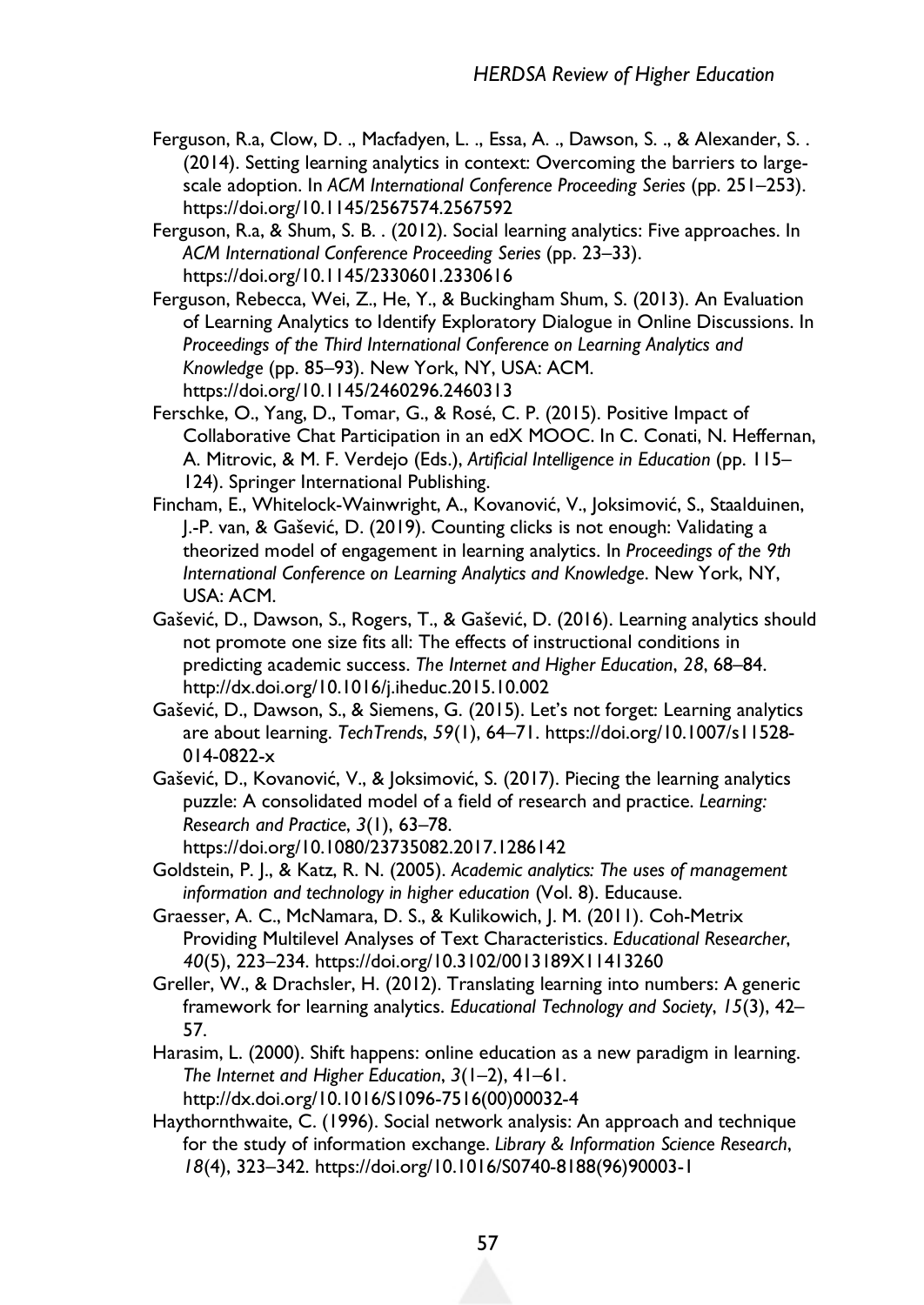- Haythornthwaite, C. (2017). An Information Policy Perspective on Learning Analytics. In *Proceedings of the Seventh International Learning Analytics &#38*; *Knowledge Conference* (pp. 253–256). New York, NY, USA: ACM. https://doi.org/10.1145/3027385.3027389
- Hlosta, M., Zdrahal, Z., & Zendulka, J. (2017). Ouroboros: Early Identification of Atrisk Students Without Models Based on Legacy Data. In *Proceedings of the Seventh International Learning Analytics & Knowledge Conference* (pp. 6–15). New York, NY, USA: ACM. https://doi.org/10.1145/3027385.3027449
- Joksimović, S., Dowell, N., Skrypnyk, O., Kovanović, V., Gašević, D., Dawson, S., & Graesser, A. C. (2016). Exploring Development of Social Capital in a cMOOC Through Language and Discourse. *The Internet and Higher Education*, *(revisions submitted)*.
- Joksimović, S., Gašević, D., Loughin, T., Kovanović, V., & Hatala, M. (2015). Learning at distance: Effects of interaction traces on academic achievement. *Computers and Education*, *87*, 204–217. https://doi.org/10.1016/j.compedu.2015.07.002
- Joksimović, S., Kovanović, V., Jovanović, J., Zouaq, A., Gašević, D., & Hatala, M. (2015). What do cMOOC participants talk about in social media? A topic analysis of discourse in a cMOOC. In *Proceedings of the Fifth International Conference on Learning Analytics & Knowledge (LAK'15)* (pp. 156–165). New York, NY, USA: ACM. https://doi.org/10.1145/2723576.2723609
- Joksimović, S., Kovanović, V., Skrypnyk, O., Gašević, D., Dawson, S., & Siemens, G. (2015). The History and State of Online Learning. In *Preparing for the digital university: a review of the history and current state of distance, blended, and online learning* (pp. 93–132). http://linkresearchlab.org/PreparingDigitalUniversity.pdf.
- Joksimović, S., Manataki, A., Gašević, D., Dawson, S., Kovanović, V., & de Kereki, I. F. (2016). Translating Network Position into Performance: Importance of Centrality in Different Network Configurations. In *Proceedings of the Sixth International Conference on Learning Analytics & Knowledge* (pp. 314–323). New York, NY, USA: ACM. https://doi.org/10.1145/2883851.2883928
- Joksimović, S., Poquet, O., Kovanović, V., Dowell, N., Mills, C., Gašević, D., … Brooks, C. (2018). How Do We Model Learning at Scale? A Systematic Review of Research on MOOCs. *Review of Educational Research*, *88*(1), 43–86. https://doi.org/10.3102/0034654317740335
- Jovanović, J., Gašević, D., Dawson, S., Pardo, A., & Mirriahi, N. (2017). Learning analytics to unveil learning strategies in a flipped classroom. *The Internet and Higher Education*, *33*, 74–85. https://doi.org/10.1016/j.iheduc.2017.02.001
- Kane, M. (2006). Validation. *Educational Measurement*, *4*(2), 17–64.
- Kao, A., & Poteet, S. R. (2007). *Natural language processing and text mining*. London: Springer.
- Kiron, D., Shockley, R., Kruschwitz, N., Finch, G., & Haydock, M. (2012). Analytics: The widening divide. *MIT Sloan Management Review*, *53*(2), 1.
- Knight, S., & Buckingham Shum, S. (2017). Theory and Learning Analytics. In C. Lang, G. Siemens, A. F. Wise, & D. Gaševic (Eds.), *The Handbook of Learning Analytics* (1st ed., pp. 17–22). Alberta, Canada: Society for Learning Analytics Research (SoLAR). Retrieved from http://solaresearch.org/hla-17/hla17 chapter1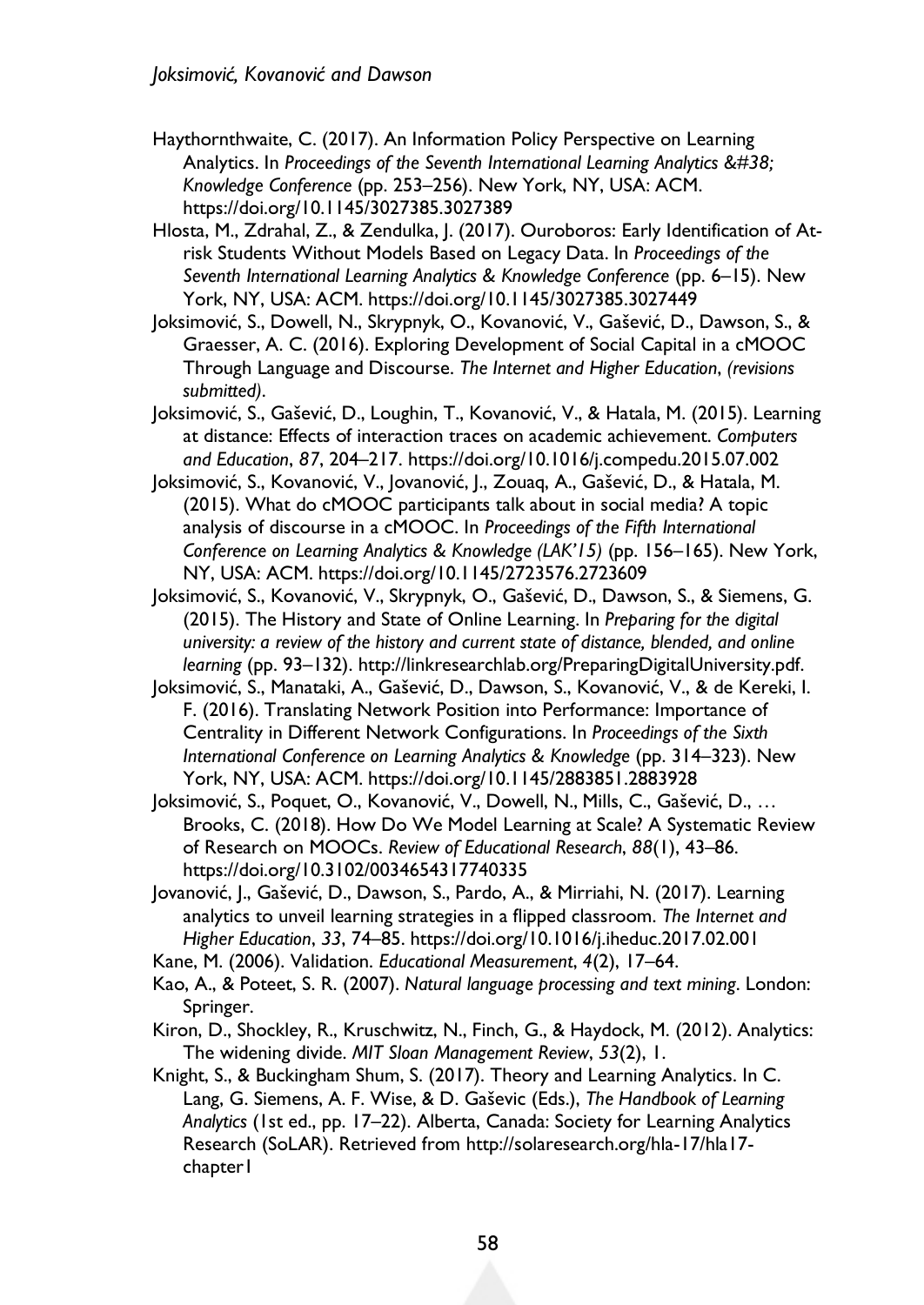- Knight, S., Buckingham Shum, S., & Littleton, K. (2013). Epistemology, pedagogy, assessment and learning analytics. In *ACM International Conference Proceeding Series* (pp. 75–84). https://doi.org/10.1145/2460296.2460312
- Kovanović, V. (2017). *Assessing cognitive presence using automated learning analytics methods* (Doctoral dissertation). The University of Edinburgh, Edinburgh, Scotland. Retrieved from https://www.era.lib.ed.ac.uk/handle/1842/28759
- Kovanović, V., Joksimović, S., Gašević, D., & Hatala, M. (2014). Automated cognitive presence detection in online discussion transcripts. In *Proceedings of the Workshops at the LAK 2014 Conference co-located with 4th International Conference on Learning Analytics and Knowledge (LAK'14)*. Indianapolis, IN, USA. Retrieved from http://ceur-ws.org/Vol-1137/
- Kovanović, V., Joksimović, S., Mirriahi, N., Blaine, E., Gašević, D., Siemens, G., & Dawson, S. (2018). Understand students' self-reflections through learning analytics. In *Proceedings of the 8th International Conference on Learning Analytics and Knowledge (LAK'18)* (pp. 389–398). New York, NY, USA: ACM. https://doi.org/10.1145/3170358.3170374
- Kovanović, V., Joksimović, S., Skrypnyk, O., Gašević, D., Dawson, S., & Siemens, G. (2015). The history and state of distance education. In G. Siemens, D. Gašević, & S. Dawson (Eds.), *Preparing for the digital university: a review of the history and current state of distance, blended, and online learning* (pp. 9–54). Edmonton, AB: Athabasca University. Retrieved from

http://linkresearchlab.org/PreparingDigitalUniversity.pdf

- Kovanović, V., Joksimović, S., Waters, Z., Gašević, D., Kitto, K., Hatala, M., & Siemens, G. (2016). Towards Automated Content Analysis of Discussion Transcripts: A Cognitive Presence Case. In *Proceedings of the Sixth International Conference on Learning Analytics & Knowledge* (pp. 15–24). New York, NY, USA: ACM. https://doi.org/10.1145/2883851.2883950
- Kozan, K., & Caskurlu, S. (2018). On the Nth presence for the Community of Inquiry framework. *Computers & Education*, *122*, 104–118. https://doi.org/10.1016/j.compedu.2018.03.010
- Lockyer, L., Heathcote, E., & Dawson, S. (2013). Informing Pedagogical Action: Aligning Learning Analytics With Learning Design. *American Behavioral Scientist*, *57*(10), 1439–1459. https://doi.org/10.1177/0002764213479367
- Manning, C. D., Surdeanu, M., Bauer, J., Finkel, J., Bethard, S. J., & McClosky, D. (2014). The Stanford CoreNLP natural language processing toolkit. In *Proceedings of 52nd Annual Meeting of the Association for Computational Linguistics: System Demonstrations* (pp. 55–60).
- Manyika, J., Chui, M., Brown, B., Bughin, J., Dobbs, R., Roxburgh, C., & Byers, A. H. (2011). Big data: The next frontier for innovation, competition, and productivity.
- Marbouti, F., & Wise, A. F. (2016). Starburst: a new graphical interface to support purposeful attention to others' posts in online discussions. *Educational Technology Research and Development*, *64*(1), 87–113. https://doi.org/10.1007/s11423-015-9400-y
- Martinez-Maldonado, R., Schneider, B., Charleer, S., Shum, S. B., Klerkx, J., & Duval, E. (2016). Interactive Surfaces and Learning Analytics: Data, Orchestration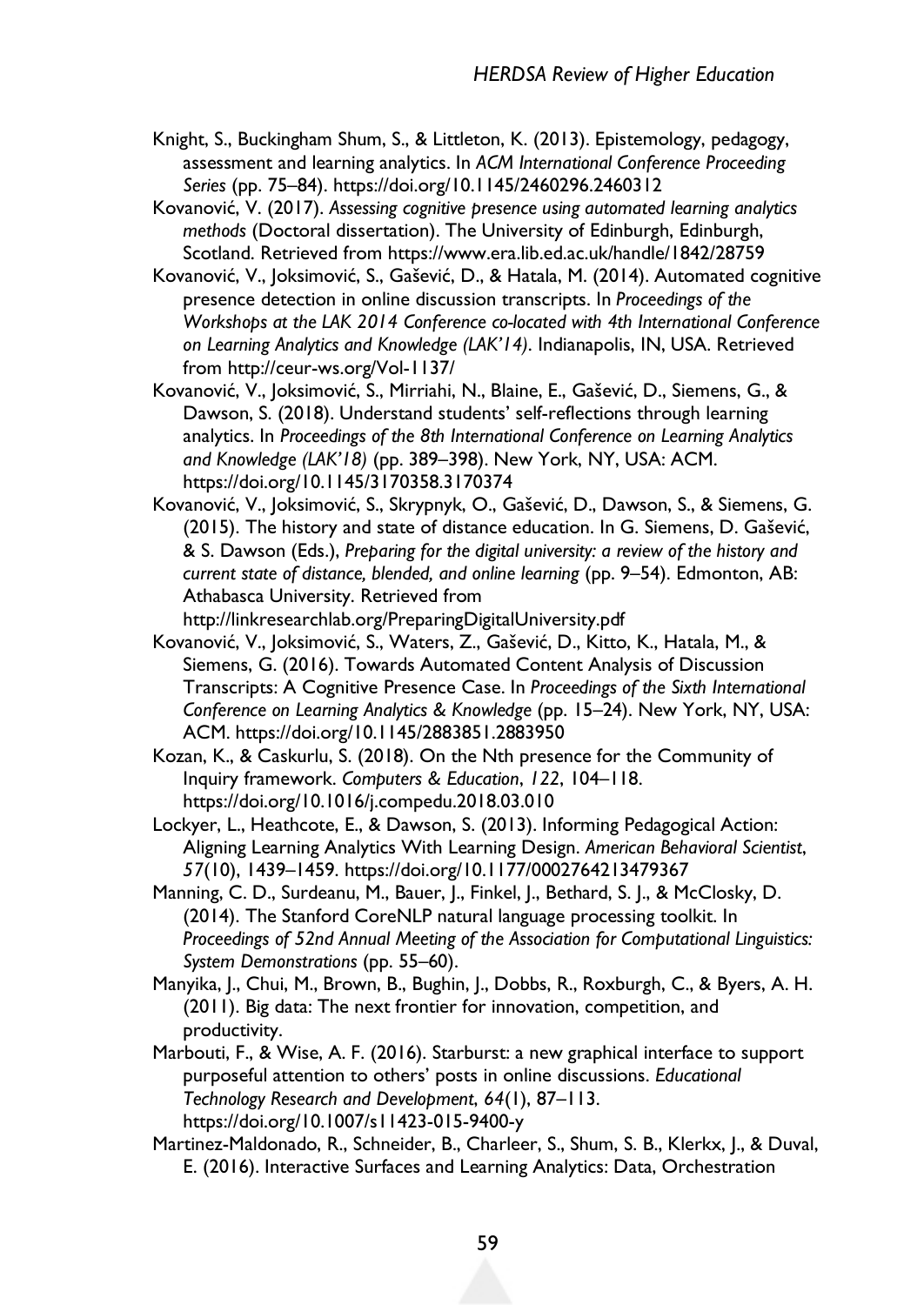Aspects, Pedagogical Uses and Challenges. In *Proceedings of the Sixth International Conference on Learning Analytics & Knowledge* (pp. 124–133). New York, NY, USA: ACM. https://doi.org/10.1145/2883851.2883873

- Matcha, W., Uzir, N. A., Gaševic, D., & Pardo, A. (under review). A Systematic Review of Empirical Studies on Learning Analytics Dashboards: A Self-Regulated Learning Perspective. *IEEE Transactions on Learning Technologies*.
- McNamara, D. S., Graesser, A. C., McCarthy, P. M., & Cai, Z. (2014). *Automated Evaluation of Text and Discourse with Coh-Metrix*. Cambridge University Press.
- McNamara, D. S., Raine, R., Roscoe, R., Crossley, S., Jackson, G. T., Dai, J., … others. (2012). The Writing-Pal: Natural language algorithms to support intelligent tutoring on writing strategies. In *Applied Natural Language Processing: Identification, Investigation and Resolution* (pp. 298–311).
- Miller, G. A. (1956). The magical number seven, plus or minus two: Some limits on our capacity for processing information. *Psychological Review*, *63*(2), 81.
- Moore, M. G. (1989). Editorial: Three types of interaction. *American Journal of Distance Education*, *3*(2), 1–7. https://doi.org/10.1080/08923648909526659
- Moore, M. G. (1993). Theory of transactional distance. In *In D. Keegan (Ed.), Theoretical principles of distance education* (pp. 22–38). New York: Routledge.
- Moss, P. A., Girard, B. J., & Haniford, L. C. (2006). Chapter 4: Validity in Educational Assessment. *Review of Research in Education*, *30*(1), 109–162. https://doi.org/10.3102/0091732X030001109
- Norris, D. M. ., & Baer, L. . (2012). Panel proposal: Building organizational capacity for analytics. In *ACM International Conference Proceeding Series* (pp. 18–19). https://doi.org/10.1145/2330601.2330612
- Ochoa, X. (2017). Multimodal Learning Analytics. In C. Lang, G. Siemens, A. F. Wise, & D. Gaševic (Eds.), *The Handbook of Learning Analytics* (1st ed., pp. 129– 141). Alberta, Canada: Society for Learning Analytics Research (SoLAR). Retrieved from http://solaresearch.org/hla-17/hla17-chapter1
- Oster, M., Lonn, S., Pistilli, M. D., & Brown, M. G. (2016). The Learning Analytics Readiness Instrument. In *Proceedings of the Sixth International Conference on Learning Analytics & Knowledge* (pp. 173–182). New York, NY, USA: ACM. https://doi.org/10.1145/2883851.2883925
- Pask, G., McKinnon-Wood, R., & Pask, E. (1961). *GB866279 (A)*. European Patent Office.
- Peng, S.-L., Cherng, B.-L., & Chen, H.-C. (2013). The Effects of Classroom Goal Structures on the Creativity of Junior High School Students. *Educational Psychology*, *33*(5), 540–560.
- Poquet, O., & Dawson, S. (2016). Untangling MOOC Learner Networks. In *Proceedings of the Sixth International Conference on Learning Analytics & Knowledge* (pp. 208–212). New York, NY, USA: ACM. https://doi.org/10.1145/2883851.2883919
- Porayska-Pomsta, K., Mavrikis, M., D'Mello, S., Conati, C., & Baker, R. S. J. d. (2013). Knowledge Elicitation Methods for Affect Modelling in Education. *Int. J. Artif. Intell. Ed.*, *22*(3), 107–140. https://doi.org/10.3233/JAI-130032
- Pressey, S. L. (1927). A machine for automatic teaching of drill material. *School & Society*, *25*, 549–552.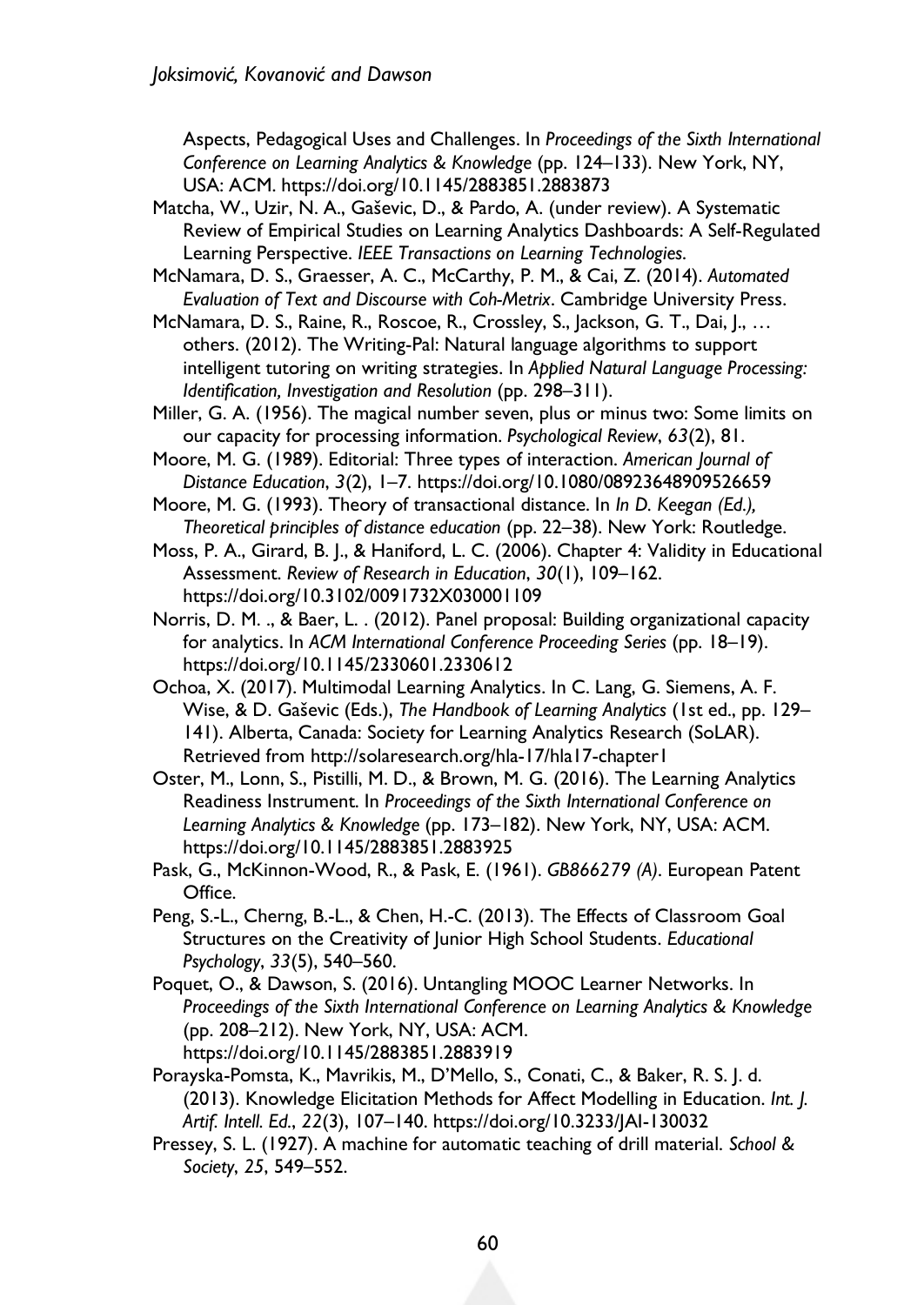- Reimann, P. (2016). Connecting learning analytics with learning research: the role of design-based research. *Learning: Research and Practice*, *2*(2), 130–142. https://doi.org/10.1080/23735082.2016.1210198
- Rienties, B., Toetenel, L., & Bryan, A. (2015). "Scaling Up" Learning Design: Impact of Learning Design Activities on LMS Behavior and Performance. In *Proceedings of the Fifth International Conference on Learning Analytics And Knowledge* (pp. 315– 319). New York, NY, USA: ACM. https://doi.org/10.1145/2723576.2723600
- Robinson, C., Yeomans, M., Reich, J., Hulleman, C., & Gehlbach, H. (2016). Forecasting Student Achievement in MOOCs with Natural Language Processing. In *Proceedings of the Sixth International Conference on Learning Analytics & Knowledge* (pp. 383–387). New York, NY, USA: ACM. https://doi.org/10.1145/2883851.2883932
- Rosé, C. (2017). Discourse Analytics. In C. Lang, G. Siemens, A. F. Wise, & D. Gaševic (Eds.), *The Handbook of Learning Analytics* (1st ed., pp. 105–114). Alberta, Canada: Society for Learning Analytics Research (SoLAR). Retrieved from http://solaresearch.org/hla-17/hla17-chapter1
- Rosé, C. P., & Ferschke, O. (2016). Technology Support for Discussion Based Learning: From Computer Supported Collaborative Learning to the Future of Massive Open Online Courses. *International Journal of Artificial Intelligence in Education*, *26*(2), 660–678. https://doi.org/10.1007/s40593-016-0107-y
- Rubenstein-Montano, B., Liebowitz, J., Buchwalter, J., McCaw, D., Newman, B., & Rebeck, K. (2001). A systems thinking framework for knowledge management. *Decision Support Systems*, *31*(1), 5–16. https://doi.org/10.1016/S0167- 9236(00)00116-0
- Schreurs, B., Teplovs, C., Ferguson, R., de Laat, M., & Buckingham Shum, S. (2013). Visualizing Social Learning Ties by Type and Topic: Rationale and Concept Demonstrator. In *Proceedings of the Third International Conference on Learning Analytics and Knowledge* (pp. 33–37). New York, NY, USA: ACM. https://doi.org/10.1145/2460296.2460305
- Shankar, S. K., Prieto, L. P., Rodriguez-Triana, M. J., & Ruiz-Calleja, A. (2018). A Review of Multimodal Learning Analytics Architectures. In *2018 IEEE 18th International Conference on Advanced Learning Technologies (ICALT)* (Vol. 00, pp. 212–214). https://doi.org/10.1109/ICALT.2018.00057
- Shmueli, G. (2010). To explain or to predict? *Statistical Science*, *25*(3), 289–310.

Siemens, G. (2013). Learning Analytics: The Emergence of a Discipline. *American Behavioral Scientist*, *57*(10), 1380–1400. https://doi.org/10.1177/0002764213498851

- Siemens, G., Gašević, D., & Dawson, S. (2015). Preparing for the digital university: A review of the history and current state of distance, blended, and online learning. *Athabasca, Canada: Athabasca University*.
- Siemens, G., Long, P., Gašević, D., & Conole, G. (2011). Call for Papers, 1st International Conference Learning Analytics & Knowledge (LAK 2011). Retrieved from https://tekri.athabascau.ca/analytics/call-papers
- Skrypnyk, O., Joksimović, S., Kovanović, V., Dawson, S., Gašević, D., & Siemens, G. (2015). The history and state of blended learning. In G. Siemens, D. Gašević, & S. Dawson (Eds.), *Preparing for the digital university: a review of the history and*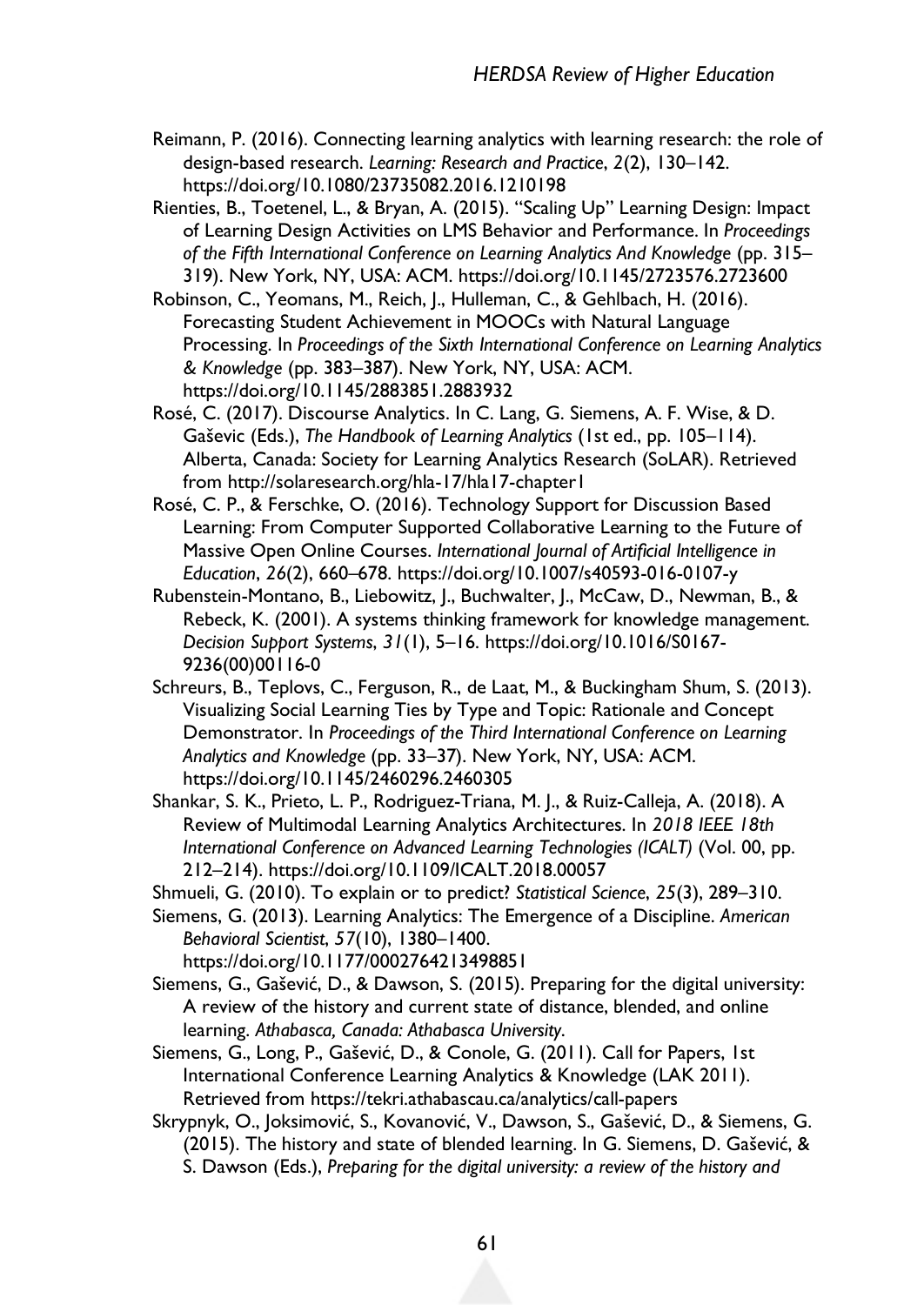*current state of distance, blended, and online learning* (pp. 55–92). Edmonton, AB: Athabasca University. Retrieved from

http://linkresearchlab.org/PreparingDigitalUniversity.pdf

- Skrypnyk, O., Joksimović, S., Kovanović, V., Gašević, D., & Dawson, S. (2015). Roles of course facilitators, learners, and technology in the flow of information of a CMOOC. *International Review of Research in Open and Distance Learning*, *16*(3), 188–217.
- Snow, E. L., Allen, L. K., Jacovina, M. E., Perret, C. A., & McNamara, D. S. (2015). You've Got Style: Detecting Writing Flexibility Across Time. In *Proceedings of the Fifth International Conference on Learning Analytics and Knowledge* (pp. 194– 202). New York, NY, USA: ACM. https://doi.org/10.1145/2723576.2723592
- Spikol, D., Prieto, L. P., Rodríguez-Triana, M. J., Worsley, M., Ochoa, X., Cukurova, M., … Ringtved, U. L. (2017). Current and Future Multimodal Learning Analytics Data Challenges. In *Proceedings of the Seventh International Learning Analytics & Knowledge Conference* (pp. 518–519). New York, NY, USA: ACM. https://doi.org/10.1145/3027385.3029437
- Stenbom, S., Cleveland-Innes, M., & Hrastinski, S. (2016). Emotional Presence in a Relationship of Inquiry: The Case of One-to-One Online Math Coaching. *Online Learning*, *20*(1). https://doi.org/10.24059/olj.v20i1.563
- Tanes, Z., Arnold, K. E., King, A. S., & Remnet, M. A. (2011). Using Signals for appropriate feedback: Perceptions and practices. *Computers & Education*, *57*(4), 2414–2422. https://doi.org/10.1016/j.compedu.2011.05.016
- Tausczik, Y. R., & Pennebaker, J. W. (2010). The Psychological Meaning of Words: LIWC and Computerized Text Analysis Methods. *Journal of Language and Social Psychology*, *29*(1), 24–54. https://doi.org/10.1177/0261927X09351676
- Tsai, Y.-S., & Gasevic, D. (2017). Learning Analytics in Higher Education Challenges and Policies: A Review of Eight Learning Analytics Policies. In *Proceedings of the Seventh International Learning Analytics & Knowledge Conference* (pp. 233–242). New York, NY, USA: ACM. https://doi.org/10.1145/3027385.3027400
- Ullmann, T. D. (2017). Reflective Writing Analytics: Empirically Determined Keywords of Written Reflection. In *Proceedings of the Seventh International Learning Analytics & Knowledge Conference* (pp. 163–167). New York, NY, USA: ACM. https://doi.org/10.1145/3027385.3027394
- Weaver, D., Spratt, C., & Nair, C. (2008). Academic and student use of a learning management system: Implications for quality. *Australasian Journal of Educational Technology*, *24*(1). https://doi.org/10.14742/ajet.1228
- Wen, M., Yang, D., & Rose, C. (2014). Linguistic reflections of student engagement in massive open online courses. In *Proceedings of the 8th International Conference on Weblogs and Social Media, ICWSM 2014* (pp. 525–534). Retrieved from http://www.scopus.com/inward/record.url?eid=2-s2.0-

84909951147&partnerID=40&md5=80f121bcfc587505feaee3a3d6675c59

- Wise, A. F., & Shaffer, D. W. (2015). Why Theory Matters More than Ever in the Age of Big Data. *Journal of Learning Analytics*, *2*(2), 5–13.
- Yoo, J., & Kim, J. (2013). Can Online Discussion Participation Predict Group Project Performance? Investigating the Roles of Linguistic Features and